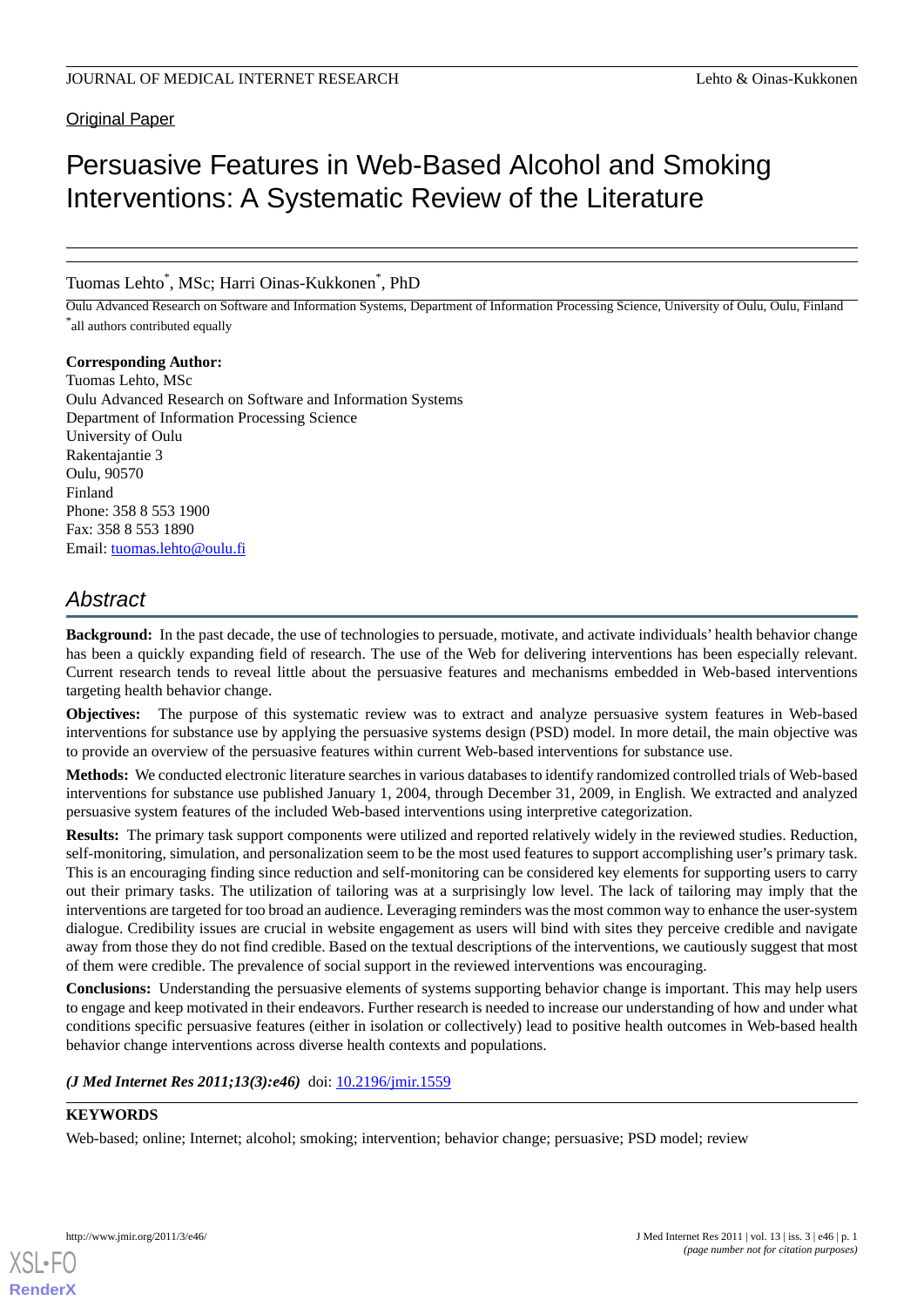### *Introduction*

In the past decade, the use of technologies to persuade, motivate, and activate individuals' health behavior change has been a quickly expanding field of research [[1-](#page-15-0)[13\]](#page-16-0). The use of the Web (and related technologies) for delivering interventions has been especially relevant. Automated health behavior interventions have the potential of high reach and low cost [[14\]](#page-16-1). A recent meta-analysis of 75 randomized controlled trials (RCTs) provided support for their effectiveness in changing knowledge, attitudes, and behavior in the health promotion area [\[15](#page-16-2)].

There is no consensus on the terminology used to designate the activities conducted over the Internet for mental and physical health purposes. According to Barak et al [\[16](#page-16-3)], a Web-based intervention is "a primarily self-guided intervention program that is executed by means of a prescriptive online program operated through a website and used by consumers seeking health- and mental health-related assistance.*"* The intervention in itself is aimed at creating a positive change and/or improving knowledge, awareness, or understanding by providing sound health-related material to the user through an interactive Web-based information system.

Considerable variety exists in terms of types of program content, interactivity, functionality, and level of multimedia of Web-based interventions. In addition, intensity is a major variable; some Web-based interventions are long-term, automated, interactive, tailored, multicomponent programs whereas others are brief online screening instruments with tailored feedback. Finally, participant attrition and exposure rates may vary widely (eg, [\[18](#page-16-4),[19\]](#page-16-5)). Technological applications integrating health information with online peer support, decision support, and/or help with behavior change provides an alternative for helping people to achieve better health [[20\]](#page-16-6). However, relatively little is known of designing effective Web-based interventions to support sustained behavior change and improved well-being (eg, [\[4](#page-15-1),[21-](#page-16-7)[25](#page-16-8)]).

The purpose of the present review was to extract and analyze persuasive system features of the included Web-based alcohol and smoking interventions use by applying the PSD model [\[26\]](#page-16-9). Suggestions for further research and development are provided for this expanding field of research.

#### **Persuasive Technology and Health Behavior Change**

Research on persuasive technology has been introduced relatively recently [[27,](#page-16-10)[28](#page-16-11)]. Briñol and Petty [\[29](#page-16-12)] outline persuasion as follows: "In the typical situation where persuasion is possible, a person or a group of people (ie, *the recipient*) receives an intervention (eg, *a persuasive message*) from another individual or group (ie, *the source*) in a particular setting (ie, *the context*)."

Persuasive systems may be defined as computerized software or information systems designed to reinforce, change, or shape attitudes or behaviors or both without using coercion or deception [\[26](#page-16-9)]. Successful persuasion takes place when the target of change (eg, attitudes or beliefs) is modified in the desired direction [\[29](#page-16-12)].

Changing people's behavior is at the heart of health promotion. An individual's behavior has a significant impact on, for example, cancer and heart disease, which are common causes of premature mortality. The Internet is transforming health care [[30\]](#page-16-13) and can be seen as a prime candidate for the application of key behavioral science theories and principles to promote healthier behaviors. There are several advantages in Internet-delivered interventions, for example, reducing cost and increasing convenience for users, reduction of health service costs, reduction of stigma and isolation of users, the need for timely information, and increased user and supplier control of the intervention [[31-](#page-16-14)[33\]](#page-17-0). Internet-based resources, in particular the Web, have many of the characteristics necessary for persuasive communication, and they may provide a channel which integrates the positive attributes of interpersonal and mass communication [[34,](#page-17-1)[35](#page-17-2)]. Web-based systems can give immediate feedback and match the information with the respondent's level of awareness, beliefs, and motivations at that particular time [\[10](#page-16-15)]. Additionally, Web-based interventions may overcome isolation of time, mobility, and geography. It has to be noted that Web-based interventions still may be no substitute for face-to-face contact [\[31](#page-16-14),[36\]](#page-17-3).

### **Persuasive Technology: Designing Systems That Aim at Behavior Change**

Examples of persuasive technology can be found quite easily, as there are a variety of websites promoting healthier lifestyles. One of the strongest domains of innovation for persuasive technology in the near future will be preventive health care [\[37](#page-17-4)]. On a par with health behavior change, persuasive technology has the potential for significant breakthroughs in many areas of human well-being, such as education and environmental conservation. Nevertheless, the use of persuasive technology in the health arena is still in its infancy. While the field is expanding, it is evident that more research is needed to better determine how the persuasiveness of the systems affects users' intended behavior.

According to Fogg [\[38](#page-17-5)], attempts to create persuasive systems often fail because many projects are too ambitious, being set up for failure. For example, a design team might select a challenging behavior as the target, for example, smoking cessation, but without having ever before created such a persuasive system, the success rate might be low. Zhang [\[39](#page-17-6)] stated: "A large number of health information system projects fail. Most of these failures are not due to flawed technology but rather due to the lack of systematic considerations of human and other nontechnology issues in the design and implementation processes." Thus, designing systems that aim at behavior change requires thorough understanding of the problem domain and the underpinning theories and strategies of persuasive systems design. Usually, an interdisciplinary team of professionals is also needed. The main decision points in developing interventions include defining the primary goal of the intervention, defining the target population, and selecting the messages for the intervention [[40\]](#page-17-7).

In the present study, the persuasive systems design model (PSD) [[26\]](#page-16-9) was applied as the framework for identifying various persuasive techniques that have been incorporated into the

 $XS$ -FO **[RenderX](http://www.renderx.com/)**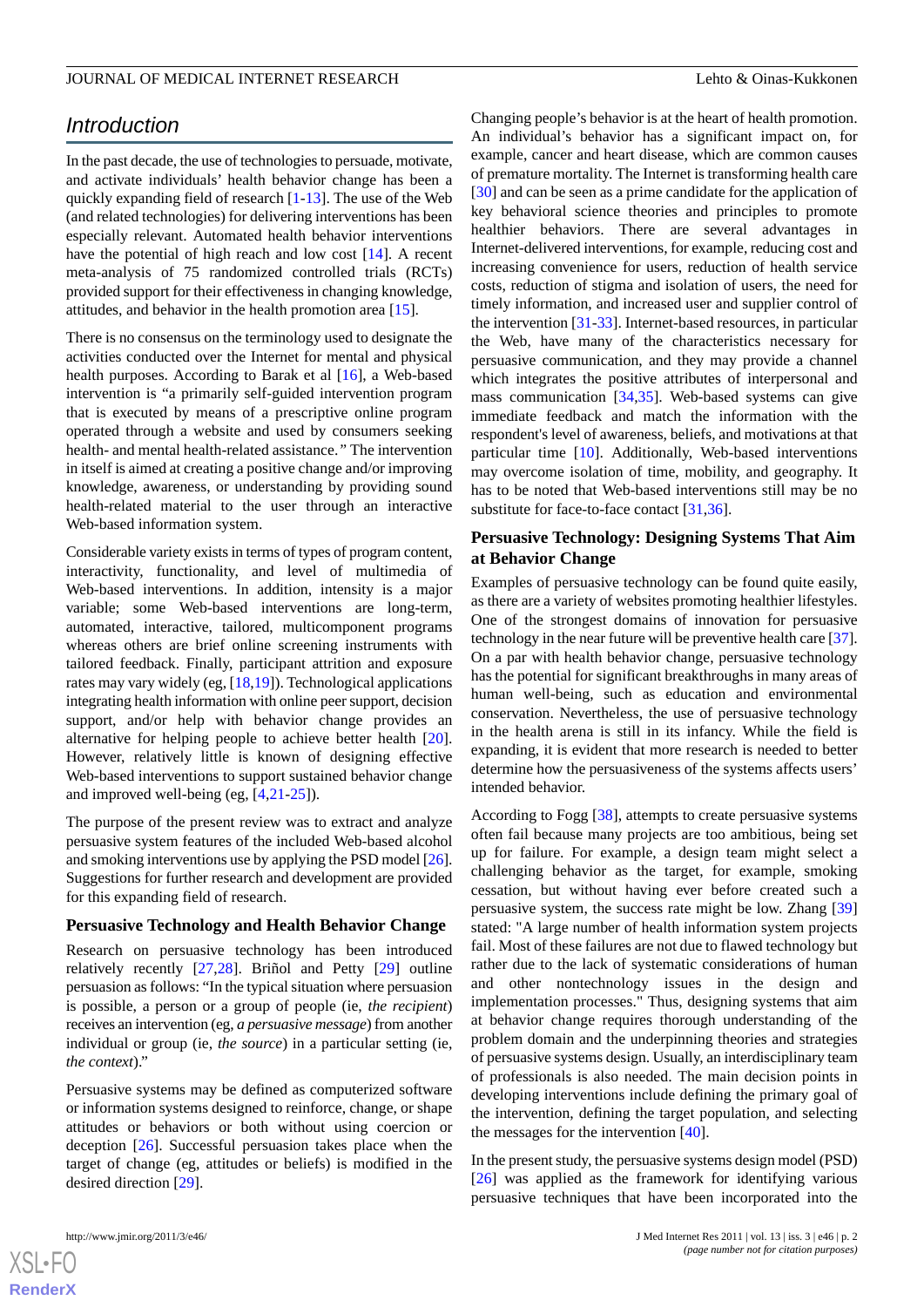Web-based substance use interventions. The PSD model provides a recent and extensive conceptualization of technology-mediated persuasion.

### *Methods*

#### **Identification of Studies**

<span id="page-2-0"></span>We conducted electronic literature searches in five databases (Academic Search Premier [EBSCO Publishing, Herts,

**Figure 1.** Study identification process

England], Cochrane Central Register of Controlled Trials, ISI Web of Knowledge, Medline [Ovid], and Scopus) to identify randomized controlled trials of Web-based interventions for substance use published January 1, 2004, through December 31, 2009, in English.



The following terms were used in the database searches: (1) online\*, Internet\*, web\* and (2) intervention, self-help, treatment, trial. To identify alcohol interventions we used the following additional search terms: drink\*, alcohol\*. For smoking interventions we utilized the terms: smoke\*, smoking, cigarette, tobacco, cessation. An asterisk (\*) denotes a wildcard. We also screened the bibliographies of relevant articles, including systematic reviews [\[4](#page-15-1),[8](#page-16-16)[,10](#page-16-15),[13](#page-16-0)[,17](#page-16-17),[41](#page-17-8)[,42](#page-17-9)] and meta-analyses [[5](#page-15-2)[-7](#page-16-18),[9\]](#page-16-19) to identify potentially relevant studies. The study identification process is depicted in [Figure 1](#page-2-0).

#### **Inclusion and Exclusion Criteria**

Articles were included if they: (1) focused on Web-based alcohol or smoking (tobacco) interventions, (2) assessed behavioral outcomes or program utilization, (3) were randomized controlled trials or quasi-experimental designs, and (4) were peer-reviewed full research articles.

[XSL](http://www.w3.org/Style/XSL)•FO **[RenderX](http://www.renderx.com/)**

Follow-up studies that used data from the same cohort of participants were excluded. Both Danaher et al [\[43](#page-17-10)] and Severson et al [\[44](#page-17-11)] drew data from the same source, but they were included. Brief interventions (see [\[45](#page-17-12), [46\]](#page-17-13)) were excluded because of their rather limited content. Moreover, brief interventions have been commonly reported [[47\]](#page-17-14), even to the extent that it was deemed appropriate to put more emphasis on analyzing the less frequently reported, more complex Web-based substance use interventions. According to Moyer [\[45](#page-17-12)], a challenge in outlining the research literature on brief interventions is the varying definitions used in different studies. Following Babor's [\[46](#page-17-13)] definition, we included the studies of interventions providing more than three sessions and/or aiming at more than 60 minutes of individual engagement with the program. Furthermore, we excluded articles explicitly using the term *brief intervention* in the title, abstract, or keywords. (See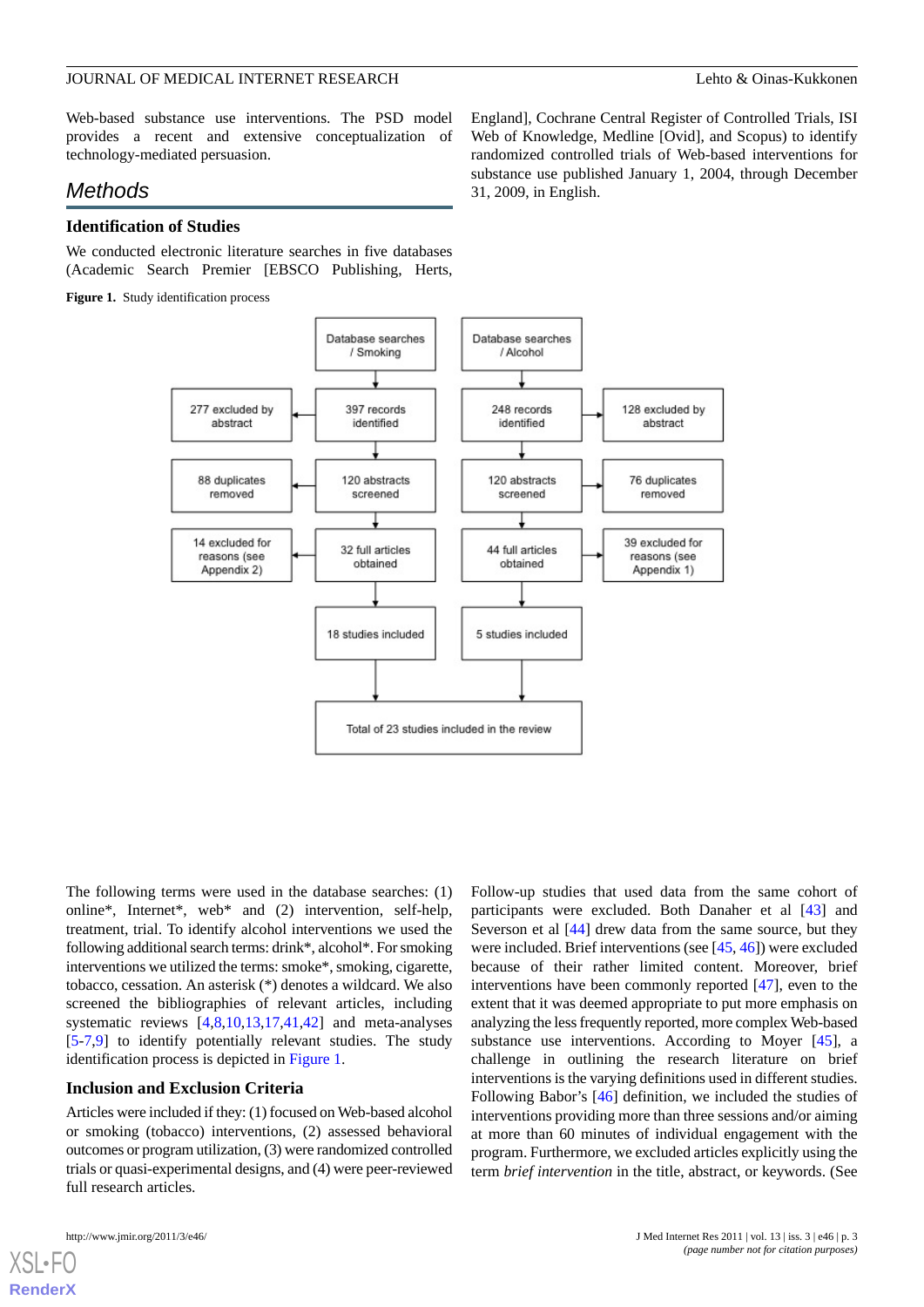[Multimedia Appendices 1](#page-15-3) and [2](#page-15-4) for excluded articles and reasons these were excluded.)

#### **Data Abstraction**

In total, 23 studies were included in the review and coded. The methodological quality of the included studies was evaluated by applying the CONSORT (Consolidated Standards of Reporting Trials) 2010 checklist [[48\]](#page-17-15). There were some concerns with the quality of 4 studies [\[44](#page-17-11),[49](#page-17-16)[-51](#page-17-17)], but they were still included. Overall, the information presented in the selected articles was thoroughly examined and evaluated. The first author coded all the included articles using a predefined form (devised by the authors) for evaluating persuasive systems. In addition, the abstracted data included various study characteristics (see [Table 2\)](#page-13-0). The resulting entries were checked and commented on by the second author. Any disparities were resolved through discussion.

#### **Persuasive Systems Design (PSD) Model**

Information technology always influences people's attitudes and behavior in one way or another [\[52](#page-17-18),[53\]](#page-17-19). Oinas-Kukkonen and Harjumaa [[26,](#page-16-9)[52](#page-17-18)] have conceptualized a framework for designing and evaluating persuasive systems, known as the persuasive systems design (PSD) model. The PSD model builds on multiple theoretical constructs, such as goal-setting theory [[54\]](#page-17-20), elaboration likelihood model [[55\]](#page-17-21), and theory of reasoned action/planned behavior [[56\]](#page-17-22). The PSD model is described in full detail elsewhere [\[26](#page-16-9)].

Although the PSD model is yet relatively unknown, we consider its use to be justified for this context. In our view, it is the most sophisticated persuasive design and evaluation method available. Many of the principles in the PSD model have been adopted and modified from the seminal work of Fogg [[27\]](#page-16-10). We acknowledge the existence of similar endeavors, such as Ritterband's behavior model for Internet interventions [[22\]](#page-16-20) and Abraham and Michie's [\[24](#page-16-21)] taxonomy of behavior change techniques used in interventions. Despite the similarities and potential overlap, these approaches are quite different.

The PSD model presents a way to analyze, design, and evaluate the persuasion context and related techniques. Persuasion context analysis includes recognizing the intent, the event, and the strategy for persuasion. Dey [\[57](#page-17-23)] defines context as follows: "Context is any information that can be used to characterize the situation of an entity. An entity is a person, place, or object that is considered relevant to the interaction between a user and an application, including the user and applications themselves."

In the PSD model  $[26]$  $[26]$ , the categories for persuasive system principles are primary task support (supporting the user's primary task), dialogue support (supporting the interaction between the user and the system), system credibility (the more credible the system is, the more persuasive it is), and social support (the system motivates users by leveraging social influence).

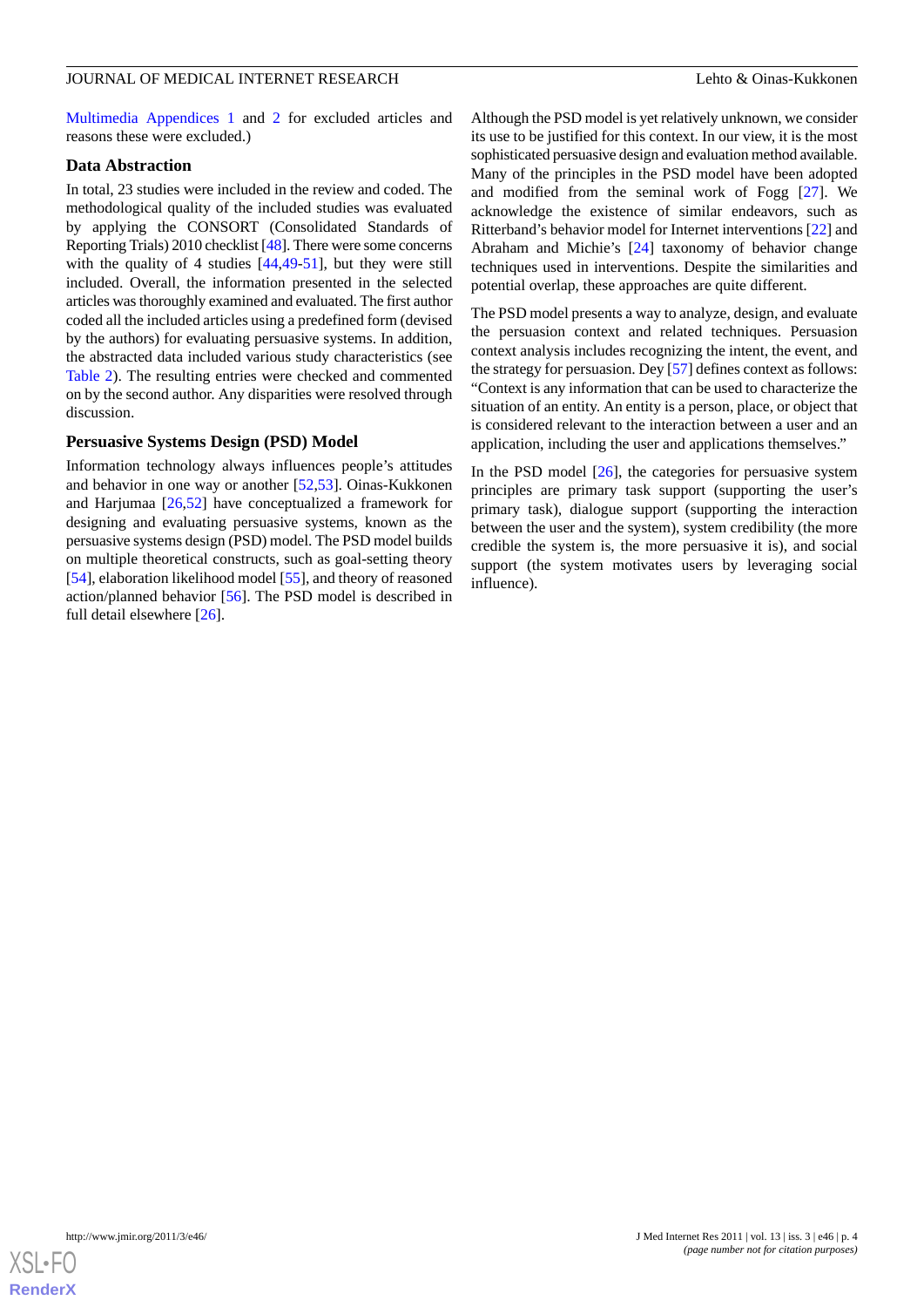**Figure 2.** PSD Model (adapted from Oinas-Kukkonen and Harjumaa [\[26\]](#page-16-9))



The intent includes the persuader and the target behavior change type that the system is to cause in the user. The persuader is the initiator for the development of the system. The event contains the use, user, and technology contexts.

The use context refers to the problem domain dependent features. The use context, in particular problem domain dependent features, is relevant to the persuasion event. The use context can be determined by answering the following questions [[58\]](#page-17-24): Who are the users as a group? What problem-domain dependent features are to be addressed by the design? Who (or what) else is competing for attention in this space?

The user context refers to the individual users characteristics. The user context includes, but is not limited to, users' (patient,

[XSL](http://www.w3.org/Style/XSL)•FO **[RenderX](http://www.renderx.com/)**

research participant, consumer [\[22](#page-16-20)]) characteristics, goals, abilities, and cultural factors. The user context can be clarified by addressing the following questions [\[58](#page-17-24)]: What is specific for the users with regard to what they are to be persuaded of? Why is persuasion needed? What constrains their decision?

There is an obvious need for depicting the technology context when describing a Web-based intervention. The technology context refers to the features and requirements of the technological platform and/or application.

The strategy in the PSD model emphasizes two elements, namely the message and the route. The message refers to the form and/or content selected to deliver the intended transformation (eg, behavior or attitude change). The content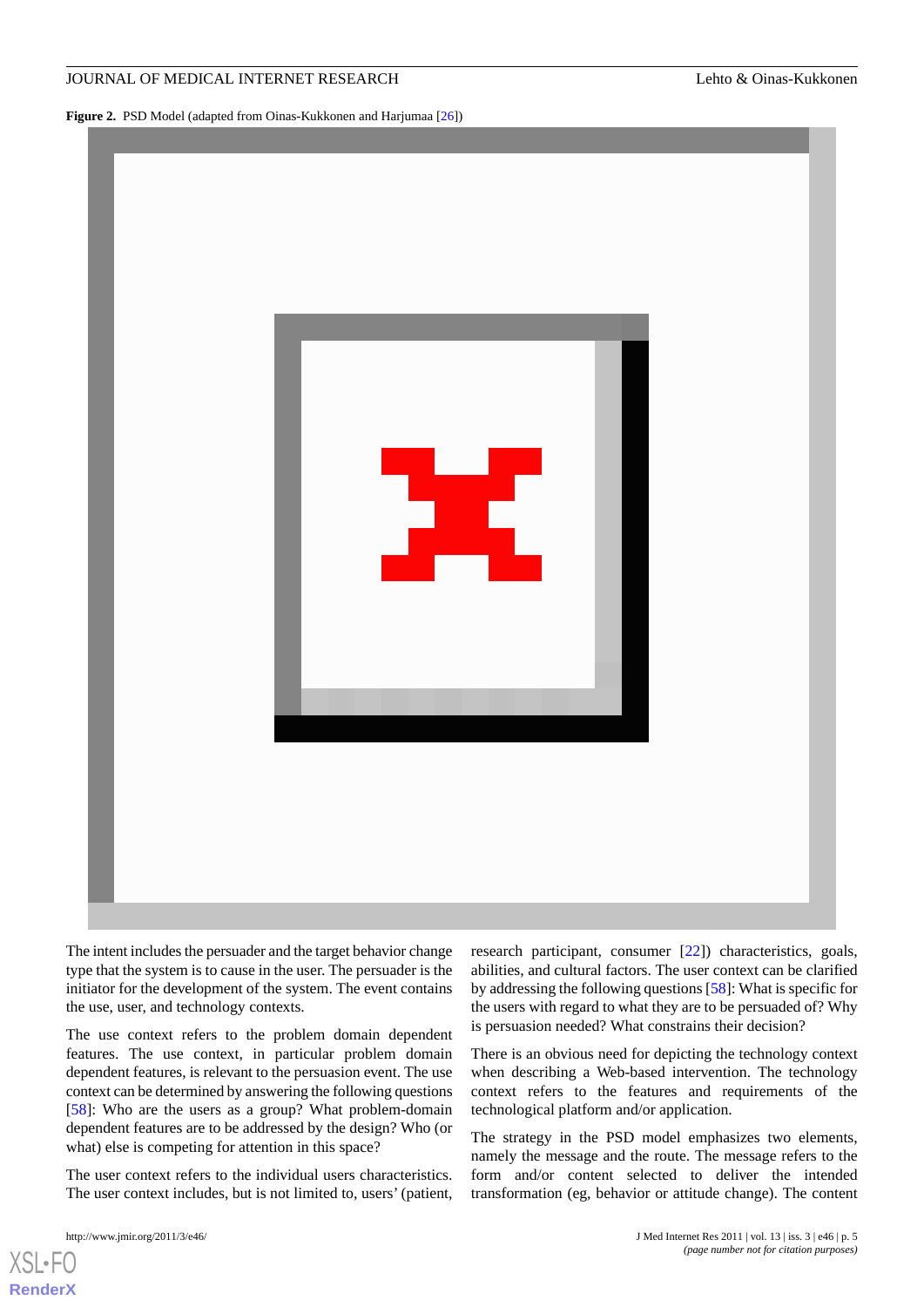could be, for instance, statistical data about the health risks of drinking, but the information could be presented to the user in plain text, streaming video, or it could be embedded in a game. The route for persuasion can be direct, indirect, or both. A direct approach provides one or a few solid and convincing arguments, whereas an indirect route is based on a number of facts rather than a single strong argument (compare *central* and *peripheral* routes in ELM). Both routes may be in use simultaneously. A system might represent rational arguments while employing design patterns, which in themselves have been proven persuasive. As an example, an avatar with a specific voice type (angry vs soft spoken or male vs female) to present the message

might make the delivery of the content more persuasive for a user; thus, users would be persuaded through the design choices made by the designer.

The persuasive design dimensions and principles are discussed and exemplified below.

### *Results*

#### **Study Characteristics**

The characteristics of the included studies are presented in [Table](#page-6-0) [1.](#page-6-0) Of the 23 articles, 16 targeted smoking, 5, problem drinking, and 2, smokeless tobacco use.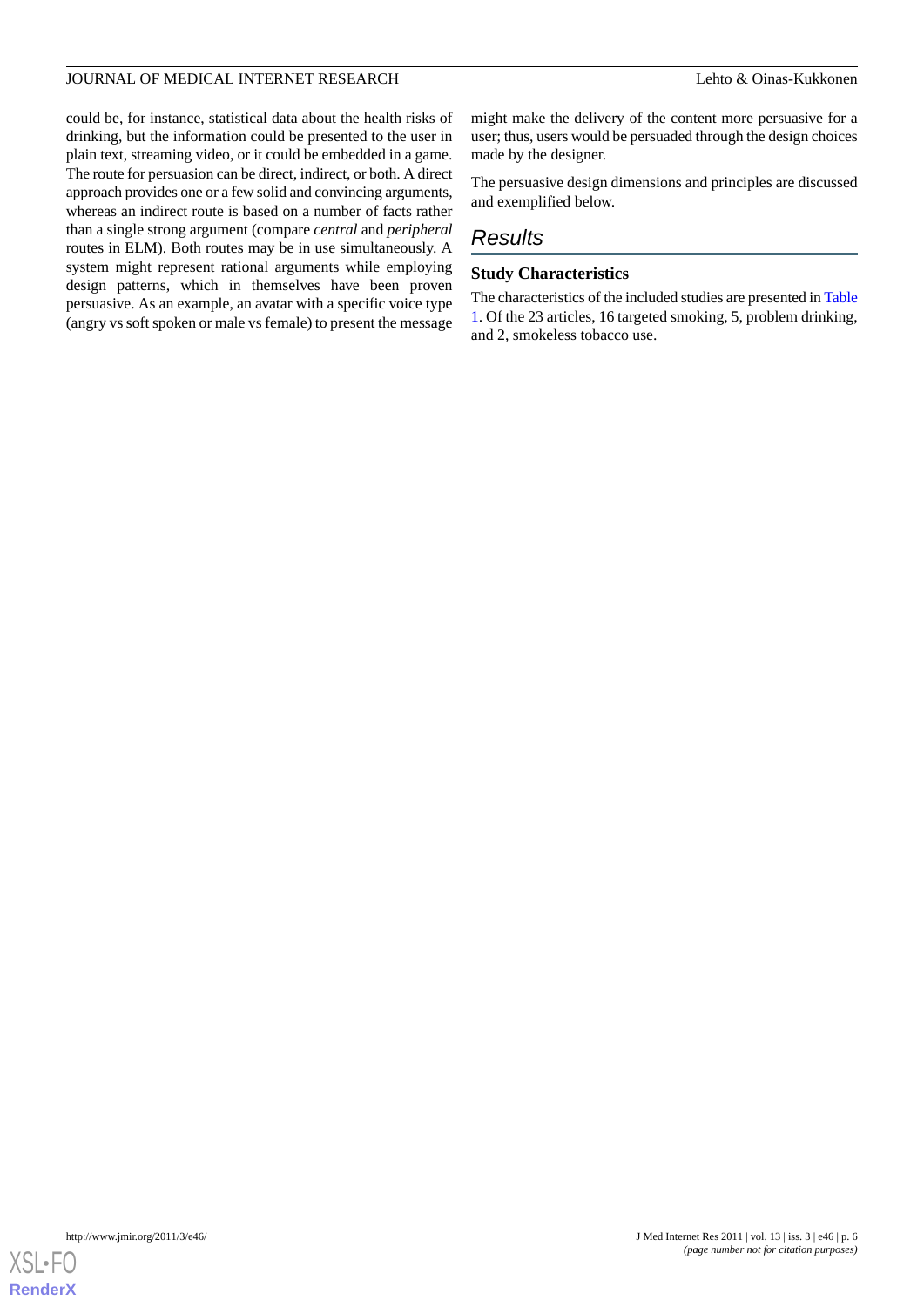<span id="page-6-0"></span>**Table 1.** Characteristics of the included studies

| Study                                          | Problem                  | Primary Objective                                                                                                                                                                         | <b>User Context</b>                                                                                                                                                                               | Use and Technology                                                                                                                                       | <b>Summary of Findings</b>                                                                                                                                                                                                                                                                                                                                                                      |
|------------------------------------------------|--------------------------|-------------------------------------------------------------------------------------------------------------------------------------------------------------------------------------------|---------------------------------------------------------------------------------------------------------------------------------------------------------------------------------------------------|----------------------------------------------------------------------------------------------------------------------------------------------------------|-------------------------------------------------------------------------------------------------------------------------------------------------------------------------------------------------------------------------------------------------------------------------------------------------------------------------------------------------------------------------------------------------|
| Author                                         | Domain                   | of the Study                                                                                                                                                                              | (Number of Participants)                                                                                                                                                                          | Context (Intervention)                                                                                                                                   |                                                                                                                                                                                                                                                                                                                                                                                                 |
| (Year)                                         |                          |                                                                                                                                                                                           |                                                                                                                                                                                                   |                                                                                                                                                          |                                                                                                                                                                                                                                                                                                                                                                                                 |
| An et al<br>(2008)<br>$[59]$                   | Smoking                  | To determine whether an<br>online intervention with<br>college smokers could in-<br>crease self-reported 30-day<br>abstinence rates at the end<br>of a 2-semester intervention            | College smokers at the Uni-<br>versity of Minnesota (517)                                                                                                                                         | Online college life magazine<br>that provided personalized<br>smoking cessation messages<br>and peer email support (Re-<br>alU)                          | The rate of 30-day absti-<br>nence at week 30 was higher<br>for the intervention com-<br>pared with the control<br>group. $(41\% \text{ vs } 23\%, P <$<br>.001)                                                                                                                                                                                                                                |
| Bersamin et<br>al (2007)<br>[60]               | Problem<br>drinking      | To assess whether a new<br>online alcohol misuse pre-<br>vention course is more effec-<br>tive at reducing alcohol use<br>and related consequences<br>among drinkers and non-<br>drinkers | Incoming college freshmen<br>at a northern California<br>public university (622)                                                                                                                  | Web-based college alcohol<br>education course (College<br>Alc)                                                                                           | Among freshmen who were<br>regular drinkers before col-<br>lege, College Alc reduced<br>the frequency of heavy<br>drinking $(d = 0.15)$ , drunken-<br>ness ( $d = 0.09$ ), and negative<br>alcohol-related conse-<br>quences $(d = 0.18)$ . Fresh-<br>men who did not report any<br>past 30-day alcohol use be-<br>fore college, College Alc did<br>not experience any benefi-<br>cial effects. |
| Brendryen et Smoking<br>al (2008)<br>[61]      |                          | To assess the long-term effi-<br>cacy of a fully automated<br>digital multimedia smoking<br>cessation intervention                                                                        | People willing to quit smok-<br>ing, aged 18 years or older,<br>smoked 10 or more<br>cigarettes daily, and had ac-<br>cess to the Internet, email<br>and a cell phone on a daily<br>basis $(290)$ | Fully automated, digital<br>smoking cessation interven-<br>tion including Web pages,<br>SMS, interactive voice re-<br>sponse, emails (Happy End-<br>ing) | Participants in the treatment<br>group reported clinically and<br>statistically significantly<br>higher repeated point absti-<br>nence rates than control par-<br>ticipants. (20% treatment vs<br>7% control, odds ratio [OR]<br>$=$ 3.43, 95% confidence in-<br>terval [CI] = $1.60 - 7.34$ , <i>P</i><br>$=.002)$                                                                             |
| Brendryen et Smoking<br>al (2008)<br>[62]      |                          | To assess the long-term effi-<br>cacy of a fully automated<br>digital multimedia smoking<br>cessation intervention                                                                        | People willing to quit smok-<br>ing, aged 18 years or older,<br>smoked 10 or more<br>cigarettes daily and had ac-<br>cess to the Internet, email,<br>and a cell phone on a daily<br>basis $(396)$ | Fully automated, digital<br>smoking cessation interven-<br>tion including Web pages,<br>SMS, interactive voice re-<br>sponse, emails (Happy End-<br>ing) | Participants in the treatment<br>group reported clinically and<br>statistically significantly<br>higher repeated point absti-<br>nence rates than control par-<br>ticipants. (22.3% treatment<br>vs 13.1% control; OR $=$<br>1.91, 95% CI 1.12 - 3.26, P<br>$=.02)$                                                                                                                             |
| Buller et al<br>$(2008)$ [63]                  | Smoking                  | To reduce smoking by chil-<br>dren in grades 6 through 9<br>by convincing those who<br>had not smoked not to start<br>and persuading those who<br>had already tried smoking to<br>stop    | Sixth to ninth graders from<br>Australia and the United<br>States (2077)                                                                                                                          | Tailored, Web-delivered<br>smoking prevention program<br>for adolescents (Consider<br>This)                                                              | No statistically significant<br>differences between groups<br>were found                                                                                                                                                                                                                                                                                                                        |
| Danaher et<br>al (2006)<br>$[43]$              | Smokeless<br>tobacco use | To define participant expo-<br>sure measures to a Web-<br>based program for smoke-<br>less tobacco cessation                                                                              | Recruited smokeless tobacco<br>users $(2523)$                                                                                                                                                     | Web-based smokeless tobac-<br>co cessation intervention<br>(ChewFree.com, enhanced)                                                                      | Participants in the enhanced<br>condition made more visits<br>and spent more time access-<br>ing their assigned website<br>than did participants as-<br>signed to the basic condition<br>website.                                                                                                                                                                                               |
| Escoffery et<br>al (2004)<br>$\left[51\right]$ | Smoking                  | To develop and conduct a<br>process evaluation of a<br>Web-based smoking cessa-<br>tion intervention for college<br>smokers                                                               | College smokers (70)                                                                                                                                                                              | Web-based smoking cessa-<br>tion program for college<br>smokers (Kick It!)                                                                               | No statistically significant<br>differences between groups                                                                                                                                                                                                                                                                                                                                      |

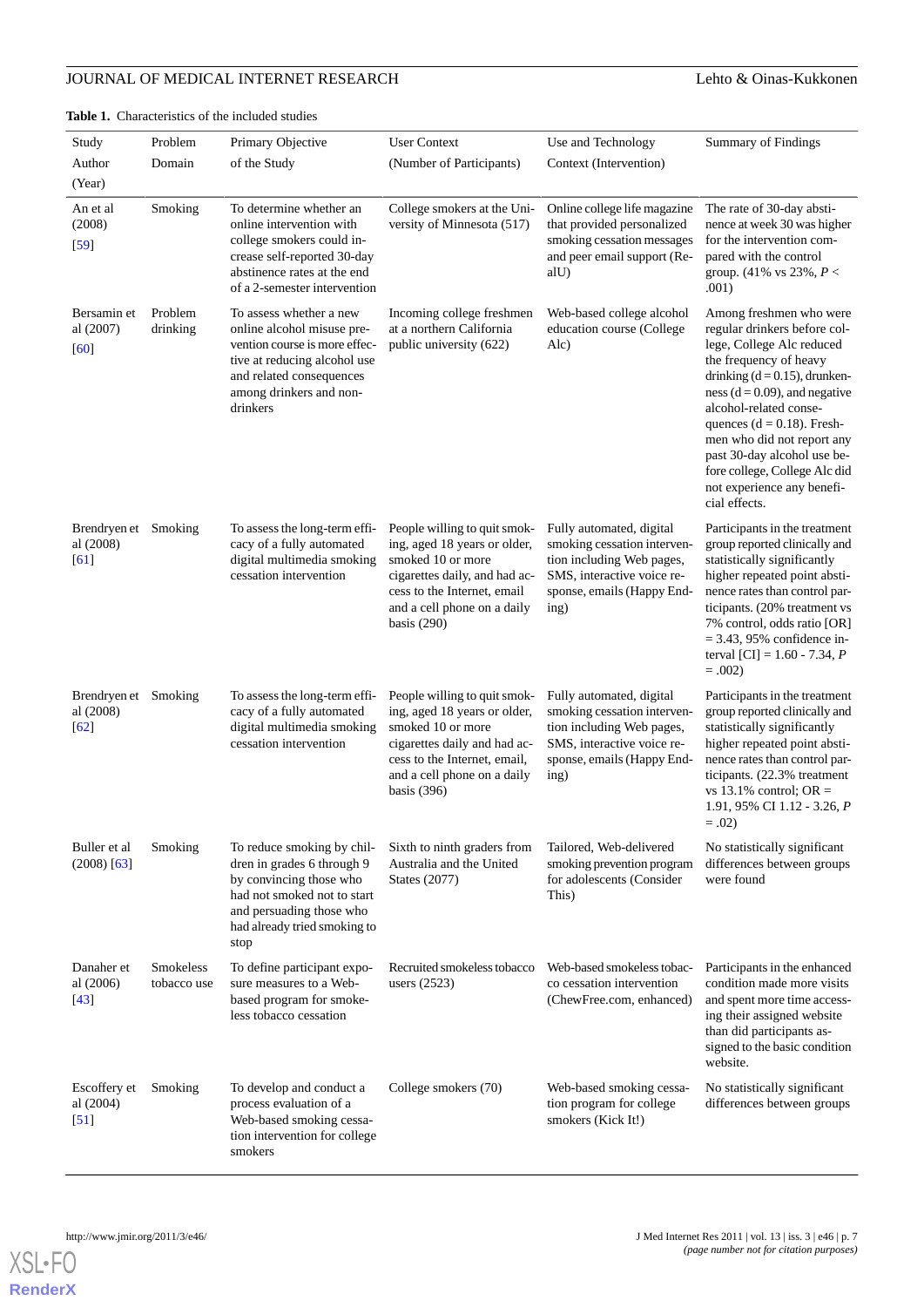| Study                                               | Problem                | Primary Objective                                                                                                                                                                                                 | <b>User Context</b>                                                                                                                                                                                                                         | Use and Technology                                                                                                                                                                               | <b>Summary of Findings</b>                                                                                                                                                                                                                                             |
|-----------------------------------------------------|------------------------|-------------------------------------------------------------------------------------------------------------------------------------------------------------------------------------------------------------------|---------------------------------------------------------------------------------------------------------------------------------------------------------------------------------------------------------------------------------------------|--------------------------------------------------------------------------------------------------------------------------------------------------------------------------------------------------|------------------------------------------------------------------------------------------------------------------------------------------------------------------------------------------------------------------------------------------------------------------------|
| Author                                              | Domain                 | of the Study                                                                                                                                                                                                      | (Number of Participants)                                                                                                                                                                                                                    | Context (Intervention)                                                                                                                                                                           |                                                                                                                                                                                                                                                                        |
| (Year)<br>Etter (2005)<br>$[64]$                    | Smoking                | To compare the efficacy of<br>two Internet-based, comput-<br>er-tailored smoking cessa-<br>tion programs                                                                                                          | College smokers (11,969)                                                                                                                                                                                                                    | Web-based, computer-tai-<br>lored smoking cessation<br>(Stop-tabac.ch)                                                                                                                           | Statistically significant dif-<br>ferences in quit rates in<br>smokers in the contempla-<br>tion stage favoring the origi-<br>nal program. (OR = $1.54$ ,<br>95% CI = $1.18 - 2.02$ , $P =$<br>.002)                                                                   |
| Finfgeld-<br>Connett and<br>Madsen<br>$(2008)$ [49] | Problem<br>drinking    | To evaluate the effective-<br>ness of a Web-based, self-<br>guided treatment program<br>for women with problem<br>drinking habits who live in<br>rural areas of Missouri                                          | Adult women with problem<br>drinking habits living in<br>Missouri counties (44)                                                                                                                                                             | Web-based, self-guided<br>treatment program for prob-<br>lem drinking (intervention<br>name not reported)                                                                                        | No statistically significant<br>results                                                                                                                                                                                                                                |
| Hester et al<br>$(2009)$ [65]                       | Drinking<br>moderation | To evaluate the effective-<br>ness of a Web-based moder-<br>ation training                                                                                                                                        | Heavy drinkers (84) who re-<br>sponded to a newspaper re-<br>cruitment ad (Albuquerque,<br>New Mexico)<br>Alcohol Use Disorders<br>Identification Test (AUDIT)<br>scores $>7$ ; Drinking $>10$                                              | Internet-based program and<br>use of the online resources<br>of Moderation Management<br>(MM)                                                                                                    | At 3-month follow-up both<br>groups significantly reduced<br>their drinking. Both groups<br>also significantly reduced<br>their alcohol-related prob-<br>lems. Relative to the control,<br>the experimental group had<br>better outcomes on percent<br>days abstinent. |
|                                                     |                        |                                                                                                                                                                                                                   | standard drinks per week;<br>not currently abstaining; in-<br>terest in moderating their<br>consumption; aged 21 or<br>older; Internet access at<br>home                                                                                    |                                                                                                                                                                                                  |                                                                                                                                                                                                                                                                        |
| Japuntich et<br>al (2006)<br>[50]                   | Smoking                | To evaluate the impact of<br>the program in an efficacy<br>evaluation context                                                                                                                                     | Smokers (at least 18 years<br>old) motivated to quit<br>smoking, 134 participants<br>were recruited in a research<br>center in Milwaukee, Wis-<br>consin; 150 participated in<br>a research center in Madi-<br>son, Wisconsin (284)         | Web-based smoking cessa-<br>tion and relapse prevention<br>intervention (CHESS SCRP)                                                                                                             | No statistically significant<br>differences between groups                                                                                                                                                                                                             |
| Matano et al<br>$(2007)$ [66]                       | Problem<br>drinking    | To pilot test an interactive<br>Web-based intervention for<br>reducing alcohol consump-<br>tion                                                                                                                   | the Silicon Valley region of<br>California, categorized as<br>low or moderate risk for al-<br>cohol problems (145)                                                                                                                          | Employees of a work site in Interactive Web-based inter-<br>vention for reducing alcohol<br>consumption (CopingMat-<br>ters)                                                                     | The sample size was inade-<br>quate for evaluating treat-<br>ment effects on drinking<br>[66]                                                                                                                                                                          |
| McKay et al<br>$(2008)$ [67]                        | Smoking                | To describe the 6-month<br>follow-up results of an RCT<br>where participants were<br>randomly assigned to either<br>a Web-based smoking cessa-<br>tion program or a Web-<br>based exercise enhancement<br>program | Smokers at least 18 years of<br>age interested in quitting<br>within the next 30 days,<br>willing to engage in moder-<br>ate physical activity, access<br>to the Internet $(2318)$                                                          | Web-based tailored smoking<br>cessation (Quit Smoking<br>Network; QSN)                                                                                                                           | No between-condition differ-<br>ences in smoking abstinence<br>were found at 3- and 6-<br>month follow-up assess-<br>ments.                                                                                                                                            |
| Muñoz et al<br>$(2006)$ [68]                        | Smoking                | To compare a standard<br>smoking cessation interven-<br>tion to the same guide plus<br>a mood management inter-<br>vention                                                                                        | English- or Spanish-speak-<br>ing smokers; $\geq 18$ years old,<br>smoking $\geq$ 5 cigarettes/day,<br>using email at least once<br>weekly and intending to quit<br>in the next month; recruited<br>from general population in<br>USA (568) | Web-based intervention<br>providing standard cessation<br>information, tailored advice;<br>individually timed education-<br>al messages (ITEMs); online<br>mood management (MM)<br>course (Guía) | ITEMs increased the effec-<br>tiveness of the Guía. Howev-<br>er, MM reduced quit rates,<br>at times significantly so.                                                                                                                                                 |

**[RenderX](http://www.renderx.com/)**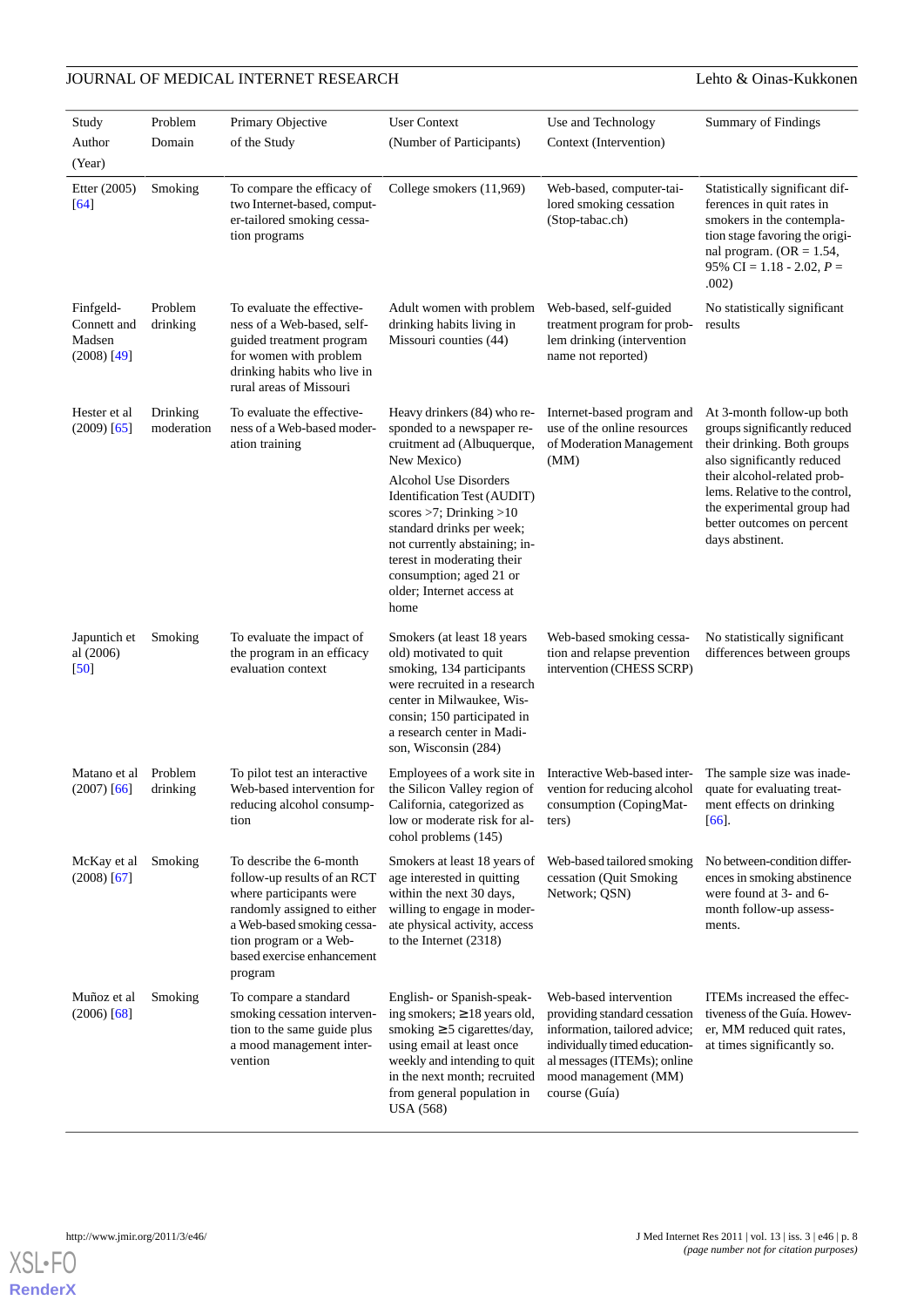| Study                              | Problem                  | Primary Objective                                                                                                                                                                                | <b>User Context</b>                                                                                                                                                                                                                                            | Use and Technology                                                                                                                                                                                                                                                                                                                                           | <b>Summary of Findings</b>                                                                                                                                                                                                                                                                                                                                                                                                                                                                                                                       |
|------------------------------------|--------------------------|--------------------------------------------------------------------------------------------------------------------------------------------------------------------------------------------------|----------------------------------------------------------------------------------------------------------------------------------------------------------------------------------------------------------------------------------------------------------------|--------------------------------------------------------------------------------------------------------------------------------------------------------------------------------------------------------------------------------------------------------------------------------------------------------------------------------------------------------------|--------------------------------------------------------------------------------------------------------------------------------------------------------------------------------------------------------------------------------------------------------------------------------------------------------------------------------------------------------------------------------------------------------------------------------------------------------------------------------------------------------------------------------------------------|
| Author                             | Domain                   | of the Study                                                                                                                                                                                     | (Number of Participants)                                                                                                                                                                                                                                       | Context (Intervention)                                                                                                                                                                                                                                                                                                                                       |                                                                                                                                                                                                                                                                                                                                                                                                                                                                                                                                                  |
| (Year)                             |                          |                                                                                                                                                                                                  |                                                                                                                                                                                                                                                                |                                                                                                                                                                                                                                                                                                                                                              |                                                                                                                                                                                                                                                                                                                                                                                                                                                                                                                                                  |
| Muñoz et al<br>$(2009)$ [69]       | Smoking                  | To examine abstinence rates<br>of an Internet smoking cessa-<br>tion intervention and<br>whether providing additional<br>elements to a static Internet<br>stop-smoking guide increas-<br>es them | Spanish- and English-<br>speaking participants<br>(worldwide) were recruited<br>using online campaigns;<br>$\geq$ 18 years old, smoking $\geq$ 5<br>cigarettes/day, using email<br>at least once weekly and in-<br>tending to quit in the next<br>month (1000) | Condition 1 was the "Gui'a<br>Para Dejar de Fumar," a<br>static National Cancer Insti-<br>tute evidence-based stop<br>smoking guide; Condition 2<br>consisted of Condition 1<br>plus ITEMs; Condition 3<br>consisted of Condition 2<br>plus MM; and Condition 4<br>consisted of Condition 3<br>plus a "virtual group" (an<br>asynchronous bulletin<br>board) | No significant differences<br>among the four conditions<br>were found.                                                                                                                                                                                                                                                                                                                                                                                                                                                                           |
| Patten et al<br>(2006)<br>[70]     | Smoking                  | To test the efficacy of a<br>home-based. Internet-deliv-<br>ered treatment for adoles-<br>cent smoking cessation                                                                                 | Adolescent smokers aged<br>11-18 years (139)                                                                                                                                                                                                                   | Web-based smoking cessa-<br>tion intervention tailored to<br>adolescents (Stomp Out<br>Smokes; SOS)                                                                                                                                                                                                                                                          | No statistically significant<br>differences between groups<br>were found.                                                                                                                                                                                                                                                                                                                                                                                                                                                                        |
| Riper et al<br>$(2007)$ [71]       | Problem<br>drinking      | To determine the effective-<br>ness of a self-help interven-<br>tion for adult problem<br>drinkers                                                                                               | Adult Dutch problem<br>drinkers $(261)$                                                                                                                                                                                                                        | Web-based self-help inter-<br>vention (Drink Less)                                                                                                                                                                                                                                                                                                           | At follow-up, 17.2% of the<br>intervention group partici-<br>pants had reduced their<br>drinking within the guide-<br>line norms; in the control<br>group this was $5.4\%$ (OR =<br>3.66, 95% CI = 1.3-10.8, P<br>$= .006$ , number needed to<br>treat [NNT] = $8.5$ ). The inter-<br>vention subjects decreased<br>their mean weekly alcohol<br>consumption significantly<br>more than control subjects,<br>with a difference of 12.0<br>standardized units (95% CI<br>5.9 - 18.1, $P < .001$ , stan-<br>dardized mean difference<br>$(0.40)$ . |
| Severson et<br>al (2008)<br>$[44]$ | Smokeless<br>tobacco use | To test the impact of an inter-<br>active, tailored Web-based<br>intervention versus a more<br>linear, text-based website                                                                        | Recruited smokeless tobacco<br>users (2523)                                                                                                                                                                                                                    | Interactive, tailored Web-<br>based intervention<br>(ChewFree.com, enhanced)                                                                                                                                                                                                                                                                                 | Participants in the enhanced<br>condition quit at significant-<br>ly higher rates (vs basic<br>condition). Abstinence was<br>40.6% in the enhanced con-<br>dition vs 21.2% in the basic<br>condition ( $P < .001$ ). Using<br>intent-to-treat analysis, quit<br>rates were 12.6% vs 7.9%<br>(P < .001)                                                                                                                                                                                                                                           |
| Stoddard et<br>al (2008)<br>[72]   | Smoking                  | To determine the use and<br>satisfaction with two ver-<br>sions of a smoking cessation<br>website, one of which includ-<br>ed an asynchronous bulletin<br>board                                  | Adult federal employees or<br>contractors to the federal<br>government who responded<br>to an email and indicated a<br>willingness to quit smoking<br>in 30 days (1375)                                                                                        | Smoking cessation website<br>(Smokefree.gov, added bul-<br>letin board)                                                                                                                                                                                                                                                                                      | No statistically significant<br>differences between groups<br>were found.(Time spent on<br>the website was significantly<br>longer for the intervention<br>subjects than for the control<br>subjects.)                                                                                                                                                                                                                                                                                                                                           |

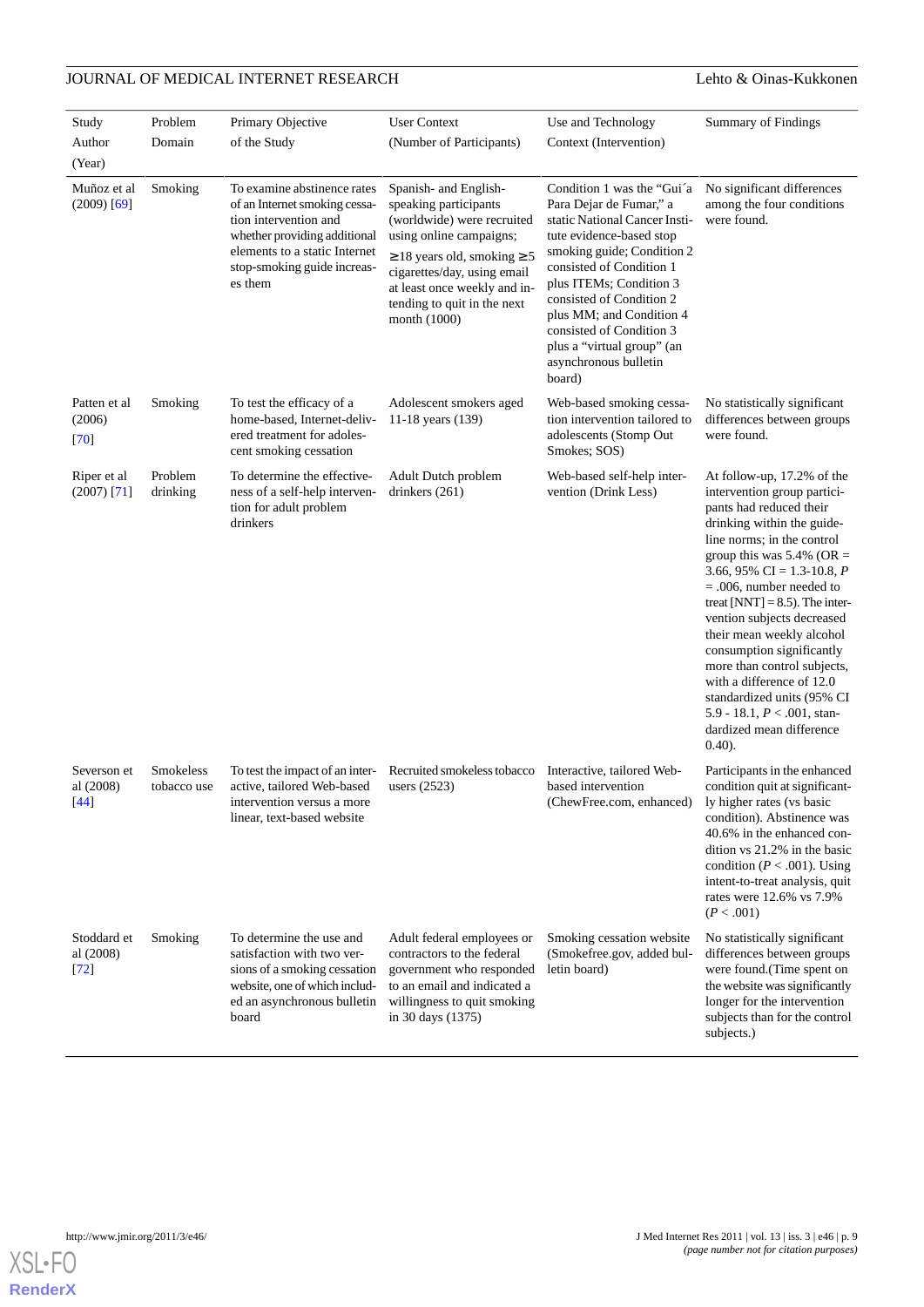| Study                            | Problem | Primary Objective                                                                                                                                                                                                                                                                       | <b>User Context</b>                                                                                                                                                      | Use and Technology                                                                                                      | <b>Summary of Findings</b>                                                                                                                                                                                                                                                                                                                                                                                                                                                                                                                |
|----------------------------------|---------|-----------------------------------------------------------------------------------------------------------------------------------------------------------------------------------------------------------------------------------------------------------------------------------------|--------------------------------------------------------------------------------------------------------------------------------------------------------------------------|-------------------------------------------------------------------------------------------------------------------------|-------------------------------------------------------------------------------------------------------------------------------------------------------------------------------------------------------------------------------------------------------------------------------------------------------------------------------------------------------------------------------------------------------------------------------------------------------------------------------------------------------------------------------------------|
| Author                           | Domain  | of the Study                                                                                                                                                                                                                                                                            | (Number of Participants)                                                                                                                                                 | Context (Intervention)                                                                                                  |                                                                                                                                                                                                                                                                                                                                                                                                                                                                                                                                           |
| (Year)                           |         |                                                                                                                                                                                                                                                                                         |                                                                                                                                                                          |                                                                                                                         |                                                                                                                                                                                                                                                                                                                                                                                                                                                                                                                                           |
| Strecher et al<br>$(2005)$ [73]  | Smoking | To assess the efficacy of<br>Web-based tailored behav-<br>ioral smoking cessation pro-<br>gram among nicotine patch<br>users                                                                                                                                                            | Smokers in the United<br>Kingdom and Republic of<br>Ireland who purchased a<br>certain patch and connected<br>to a website (3971)                                        | Web-based tailored behav-<br>ioral smoking cessation (CQ<br>Plan)                                                       | Continuous abstinence rates<br>at 6 weeks were 29.0% in<br>the tailored condition vs<br>23.9% in the nontailored<br>condition (OR = 1.30, $P$ <<br>.001), at 12 weeks continu-<br>ous abstinence rates were<br>22.8% versus 18.1%, respec-<br>tively (OR = 1.34, $P < .001$ )<br>(Satisfaction with the pro-<br>gram was significantly<br>higher in the tailored than in<br>the nontailored condition)                                                                                                                                    |
| Strecher et al<br>$(2008)$ [74]  | Smoking | To determine (1) whether<br>engagement in a Web-based<br>smoking cessation interven-<br>tion predicts 6-month absti-<br>nence, (2) whether certain<br>groups are more likely to<br>have lower engagement, and<br>(3) whether particular pro-<br>gram components influence<br>engagement | Smokers, participants from<br>two large health mainte-<br>nance organizations (1866)                                                                                     | Web-based program for<br>smoking cessation and re-<br>lapse prevention (interven-<br>tion name not reported)            | The total number of Web<br>sections opened was related<br>to subsequent smoking ces-<br>sation. More personalized<br>source and high-depth tai-<br>lored self-efficacy compo-<br>nents were related to a<br>greater number of Web sec-<br>tions opened.                                                                                                                                                                                                                                                                                   |
| Swartz et al<br>$(2006)$ [75]    | Smoking | To test the short-term effica-<br>cy of an automated behav-<br>ioral intervention for smok-<br>ing cessation delivered via<br>a website                                                                                                                                                 | 18 years or older, smoking<br>cigarettes on a daily basis,<br>considering quitting smok-<br>ing in the next 30 days, and<br>being able to access the<br>website. $(351)$ | Video-based website (1-2-3-<br>Smokefree)                                                                               | At 90 days, the cessation<br>rate was 24.1% for treatment<br>group versus 8.2% for the<br>control group ( $P = .002$ ).<br>Using an intent-to-treat<br>model, 12.3% of the treat-<br>ment group were abstinent<br>versus 5.0% in the control<br>group ( $P = .015$ )                                                                                                                                                                                                                                                                      |
| Woodruff et<br>al (2007)<br>[76] | Smoking | To test an innovative ap-<br>proach to smoking cessation<br>that might be particularly<br>attractive to adolescent<br>smokers                                                                                                                                                           | Adolescent smokers in high<br>school $(136)$                                                                                                                             | Web-based counseling pro-<br>gram, virtual world chat<br>room for adolescent smok-<br>ing cessation (Breathing<br>Room) | At the immediate postinter-<br>vention assessment, interven-<br>tion group participants were<br>significantly more likely to<br>report that they had ab-<br>stained from smoking during<br>the past week ( $P < .01$ ),<br>smoked fewer days in the<br>past week ( $P < .001$ ),<br>smoked fewer cigarettes in<br>the past week ( $P < .01$ ), and<br>considered themselves for-<br>mer smokers ( $P < .05$ ).<br>At a 1-year follow-up assess-<br>ment, only the number of<br>times quit was statistically<br>significant ( $P < .05$ ). |

### **Persuasion Context: The Intent**

### *Persuader*

All of the articles stated a primary objective of the study (see [Table 2\)](#page-13-0), thus revealing a motive to persuade the users of the system. Most commonly, the Web-based interventions seemed to have been established by relatively small teams of people with varying expertise and background.

### *Change Type*

In 8 of the articles, the intended change type was explicated. There were examples of reporting the intended change type in a simple and clear manner. For example,

"The self-help program proceeds in four successive stages: (1) preparing for action; (2) goal setting; (3) behavioral change; and (4) maintenance of gains and relapse prevention" [[71\]](#page-18-12); "Participants were reassessed after 90 days for their alcohol consumption to assess changes in their drinking behavior" [[66\]](#page-18-7); and "The QSN condition provided smoking cessation

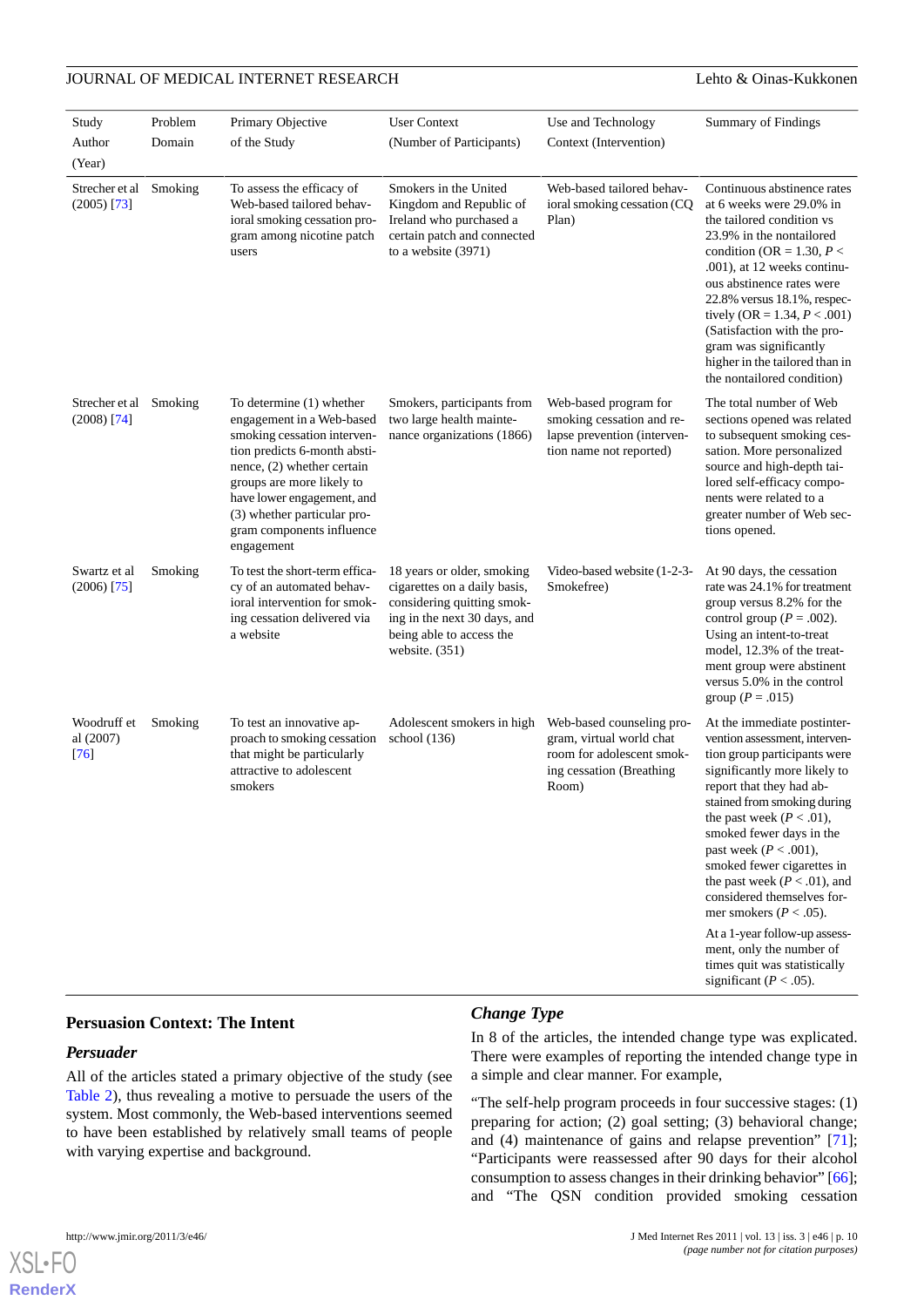information and behavior change strategies while the Active Lives condition provided participants with physical activity recommendations and goal setting" [[67\]](#page-18-8).

#### **Persuasion Context: The Event**

#### *Use Context*

Our findings confirm the claim put forward by Griffiths and colleagues [\[31](#page-16-14)], who stated as a result of their systematic review that a number of studies gave no reason for using the Internet as the mode of delivery other than stating that the software application exists and needs to be evaluated. None of the articles reported the use context, for example, user groups, problem-domain dependent features, and attention drawers in detail. A high abstraction level in system descriptions makes it difficult to grasp what kind of interaction, and under what circumstances, really takes place through the system and to what extent the potential outcome really is due to the intervention.

#### *User Context*

The user context refers to characteristics of the individual user. All articles reported the user context to some extent. The authors of published articles may possess detailed information about users and their individual characteristics, but for some reason it does not seem to be clearly reflected in the dissemination.

#### *Technology Context*

The interventions included in the review were Web-based, and all of them aimed at persuading the users in some way. The majority of the research articles (14 out of 23) presented the technology context concisely. Screenshots are worthwhile, even though they do not reveal the backbone of the system, the information architecture, or the flow between parts of the system and its content. Escoffery et al [\[51](#page-17-17)] reported a brief flowchart of the development and evaluation process of the intervention, and Swartz et al [[75\]](#page-18-16) presented an overview flowchart of the intervention program. In our opinion, these types of charts are beneficial in helping readers to understand what actually takes place (and when) through the interventions.

#### **Persuasion Context: The Strategy**

#### *Route*

All of the reviewed studies seemed to rely on indirect routes for persuasion. However, due to the limited descriptions of the route utilized, it was not possible to confirm this fully. Of the studies reviewed, 14 revealed the underlying theories or methods behind the intervention to some extent. The most common theories were social cognitive theory (in 5 studies) and stages of change (in 4 studies), while in 5 of the studies the application of cognitive-behavioral methods was reported.

#### *Message*

[XSL](http://www.w3.org/Style/XSL)•FO **[RenderX](http://www.renderx.com/)**

One of the key decision points in developing interventions is the selection of messages for the intervention [[40\]](#page-17-7). According to Ritterband et al [[22\]](#page-16-20), the message focuses on the source and style of the content, and it provides important information about who created the content and how it was presented for the users. These are hypothesized to impact user engagement and other mechanisms of change, including the acquisition of knowledge

and motivation. In the PSD model, *the source* is called *the persuader*. All of the reviewed articles described the message at least partially.

#### **Persuasive Features: Primary Task Support**

The functionalities in the primary task category support the carrying out of the user's primary task. Persuasion techniques in this category [[26\]](#page-16-9) include *reduction, tunneling, tailoring, personalization, self-monitoring, simulation, and rehearsal* (compare Fogg [[27\]](#page-16-10)). These were reported relatively well in the reviewed studies.

#### *Reduction*

All of the reviewed articles described functionality countable as reduction, that is, the system reduces complex behavior into simple tasks helping users to perform the target behavior. This is important because a system that guides users through a process or experience provides opportunities to persuade along the way. For instance, in spite of the alcohol treatment program described in Finfgeld-Connett and Madsen [[49\]](#page-17-16), being complex (consisting of 8 reference modules and 15 decision-making modules) its use seemed to have been made easy for the end-users. For another instance, Swartz et al [\[75](#page-18-16)] described the modular structure of the intervention as "benefits of stopping smoking, overcoming common barriers to cessation, strategies for avoiding situations that prompt cravings, strategies for dealing with cravings, and setting a quit date."

#### *Self-monitoring*

A system keeping track of the user's performance or status supports achieving one's goals. Not surprisingly, this type of self-monitoring functionality was found in all of the included articles. For example, the system described in Escoffery et al [[51\]](#page-17-17) allowed participants to review their smoking by sending immediate feedback forms and copies of the personalized assessments to their email accounts. An et al [\[59](#page-18-0)] reported that participants received a weekly email invitation to visit the study website to report on health and lifestyle habits for the prior week, whereas Finfgeld-Connett and Madsen [\[49](#page-17-16)] described decision-making modules that included daily alcohol monitoring. Brendryen et al [\[61](#page-18-2)] stated that a major focus in their application was to ensure that participants comprehended that self-awareness, self-monitoring, active participation, and engagement are essential elements for reaching personal goals.

#### *Simulation*

Enabling users to observe the link between the cause and its effect is regarded as simulation. Simulations that educate users about certain topics can leave a lasting impact that transfers to the real world [\[77](#page-18-18)]. In all, 14 interventions featured at least some sort of simulation. For instance, Stoddard et al [\[72](#page-18-13)] described an interactive smoker's risk tool simulating changes in the risk of death due to smoking based on the smoker's history and time of quitting. In the Woodruff and colleagues [\[76](#page-18-17)] study, a virtual pathology lab showed pictures of damaged organs and premature aging, providing a scenario for discussing the short- and long-term health effects of smoking.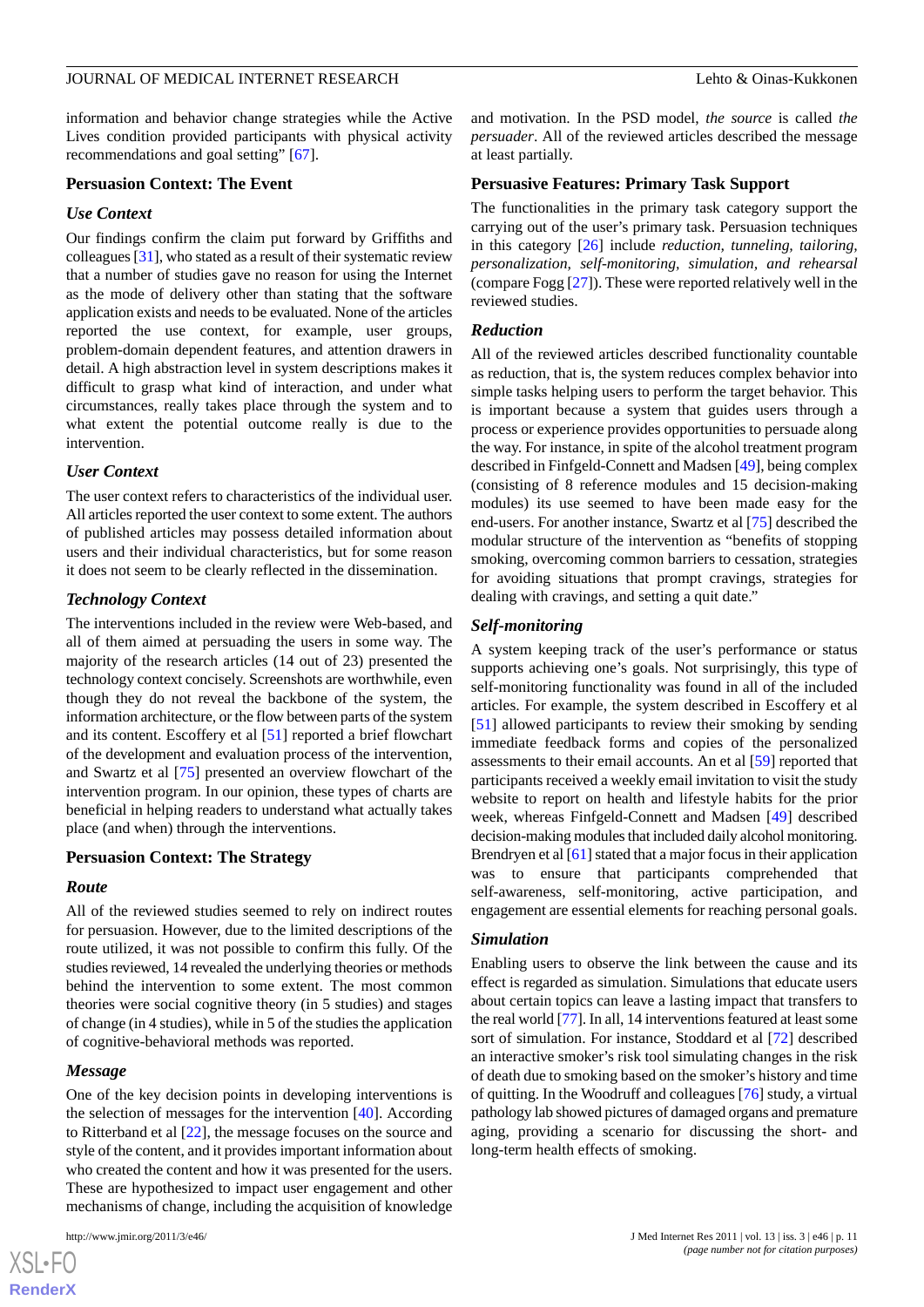#### *Personalization*

A persuasive system may offer personalized content and services for its users. In order for the content to be personalized, the user has to disclose some personal information about herself, for example, through registration or by creating a personal profile [[78\]](#page-18-19). The quality of Web personalization depends on how well the content generated by the personalization agent matches the preferences of the user in a particular domain [[79\]](#page-18-20). Features of personalization were described in 13 articles. An et al [\[59](#page-18-0)] reported that email message content was personalized by peer coaches using information provided by participants during their weekly visits to the website. The enhanced website in Severson et al [\[44](#page-17-11)] included a guided, interactive program ("Personal Quitting Assistant") to help each user create an individual plan for quitting smokeless tobacco and preventing relapse. The intervention in Swartz et al [[75](#page-18-16)] included creating a personalized quit plan calendar with individualized tips.

#### *Tailoring*

According to Rimer and Kreuter [[80](#page-18-21)], studies related to tailoring should explore how and under what circumstances tailoring works and how its effects may be optimized. Tailoring the content to meet the potential needs, interests, personality, usage context, and/or other factors relevant to a user group is likely to increase the persuasiveness of the system. In all, 8 articles described tailoring functionality embedded in the actual interventions. For example, Strecher et al [\[73](#page-18-14)] reported that information collected in the enrollment questionnaire of their application was used to tailor the Web-based intervention materials. McKay et al [[67\]](#page-18-8) described tailoring portions of the program content to match each participant's smoking status in their application. The intervention in Swartz et al [\[75](#page-18-16)] consisted of 13 separate versions or strands, including 12 demographically targeted versions and 1 multicultural version, each with the same basic structure and content. The tailored versions were based on user's sex, age, and ethnicity.

#### *Tunneling*

Tunneling may enhance the change process since the user is led through a predetermined sequence of steps and receives the most appropriate content, particularly at a proper time [[43\]](#page-17-10). A total of 4 articles described tunneling functionality. Buller et al [[63\]](#page-18-4) reported that program progression was controlled in their case by teachers. The *current* and *previous* modules were available to students, but students could not progress forward into subsequent modules until the teacher revealed the password to do so. In McKay et al [\[67\]](#page-18-8), the intervention condition utilized hybrid information architecture (see [\[81](#page-18-22)]) where first-time users were tunneled through a series of tailored pages in order to introduce them to the key concepts and strategies of a behavioral program for quitting smoking. Severson et al [[44\]](#page-17-11) reported that in their "Planning to Quit" module users progressed linearly through content addressing readiness to quit, reasons for quitting, and level of dependence. In Hester et al [[65\]](#page-18-6), users were able to go through the program's modules sequentially, or they could choose the most relevant modules for them.

#### *Rehearsal*

Rehearsing a behavior can enable people to change their attitudes or behavior in the real world. Only 1 article reported this type of functionality; virtual locations (in the "Breathing Room" virtual world) such as a teen dance club and a fast food restaurant provided settings to discuss social influence to smoke and relapse, and an amphitheater was available for additional virtual meetings and discussions [\[76](#page-18-17)].

#### **Persuasive Features: Dialogue Support**

Dialogue support defines the key principles in keeping the user active and motivated in using the system and helping the user to reach the intended behavior. The principles in the dialogue support category are *praise, rewards, reminders, suggestion, similarity, liking,* and *social role*. Surprisingly, dialogue support was an underreported area in the reviewed papers.

#### *Reminders*

A persuasive system should remind users of their target behavior during the use of the intervention. A recent systematic review showed that the use of periodic prompts could be effective in behavior change interventions [\[82](#page-18-23)]. Of the reviewed studies, 10 utilized these kinds of reminders. In Stoddard et al [\[72](#page-18-13)], all participants received email reminders. During the first 2 weeks of their study on smoking cessation, participants received four email reminders unless they had previously expressed their wish to discontinue their participation. Each email included advice on quitting, a brief message encouraging use of the intervention, as well as the time frame of the future follow-up assessments. In Brendryen et al [\[61](#page-18-2)], if users did not log on to the program or answer the log-off call, they received a reminder call and up to two reminder text messages. The reminders were fully automated. Japuntich et al [[50\]](#page-17-25) described nonautomated reminders; if participants went a week without logging onto the system, the staff telephoned them and reminded them to log in.

#### *Social Role*

A system adopting a social role (eg, doctor or teacher) may be more persuasive. None of the reported interventions seemed to utilize social role per se. However, 9 of the articles described ask-an-expert service, which is related to social role (but also falls under expertise and authority in credibility support).

#### *Suggestion*

A system should provide the user with fitting suggestions at proper moments during the system use. This kind of suggestion was featured in 4 articles. In Japuntich et al [\[50](#page-17-25)], the program suggested different articles or other services to the user based on his or her responses to the *check-in* (eg, smokers reporting depression were encouraged to use the cognitive behavioral therapy service). At the start of each session, the program in McKay et al [[67\]](#page-18-8) displayed online prompts recommending the review of content that a participant had not yet explored. In Stoddard et al [[72\]](#page-18-13), the program provided *Did you know?* messages containing appropriate links and information. The content of the program in Strecher [[73\]](#page-18-14) included suggestions for coping with nicotine replacement therapy and encouraging compliance.

**[RenderX](http://www.renderx.com/)**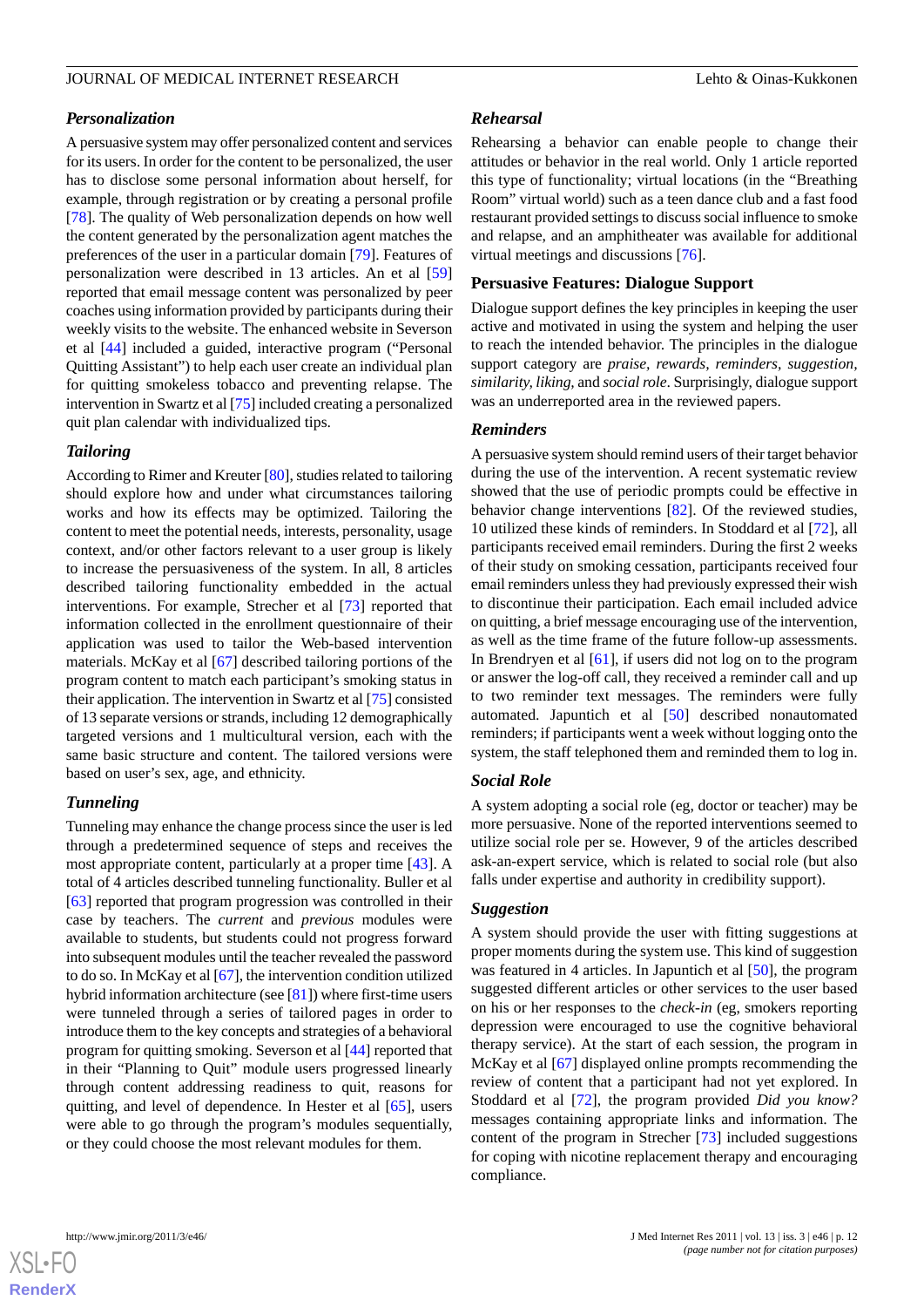#### *Similarity*

Individuals are more readily persuaded through systems resembling themselves in some meaningful way. For example, a system aimed at teenagers should employ youthful phrases and imagery. This principle is known as similarity (compare *social identity cues* [\[78](#page-18-19)]), and it was found in 4 of the articles. In Escoffery et al [[51\]](#page-17-17), college smokers provided ideas for components to be incorporated into the Web-based intervention, for example, graphical presentations of information, providing only small amounts of text, sharing of stories/situations, quizzes, and other interactive features. These were then taken into account in the development of the program content. Similarity was utilized in Bersamin et al [[60\]](#page-18-1) as four of the five units in the program for college students ("College Alc") included a streaming video clip depicting college students in an alcohol-related context. In addition, it utilized student-generated harm-prevention plans.

#### *Liking*

An attractive system is likely to be more persuasive. This principle is known as *liking,* and it was addressed in 3 articles. Woodruff et al [[76\]](#page-18-17) stated that the primary goal of their application was to test an innovative approach for smoking cessation that might be particularly appealing to adolescent smokers. In Buller et al [\[63](#page-18-4)], audio narration, graphics, animation, sound effects, and music were utilized to create a rich multimedia environment to stimulate user engagement. In Escoffery et al [\[51](#page-17-17)], as a part of the formative research before the development of the program, college smokers were asked about their Internet usage and features that they liked to learn about potential elements to be added into the Web application.

#### *Rewards*

The system should reward the user for achieving self-set goals, for example [\[54](#page-17-20)]. None of the articles reported this type of automated functionality. An example implementation could be, for instance, that the user would be rewarded with a virtual trophy upon completion of a certain task. However, Severson et al [[44\]](#page-17-11) reported that their *Staying Quit* module provided tailored information and behavioral strategies on eight major topics including *Reward Yourself*.

#### *Praise*

A system could praise users via words, images, symbols, or sounds based on their behaviors. By offering praise, a system can make users more open to persuasion. Quite surprisingly, this technique was not featured in any of the reviewed studies.

#### **Persuasive Features: Credibility Support**

Credibility is a persuasive element (eg, [[78,](#page-18-19)[83](#page-19-0),[84\]](#page-19-1)). Harris et al [[85\]](#page-19-2) suggested that perhaps even seemingly superficial design elements of a website can influence responses to health-risk information. In their study, credibility cues affected the engagement with the site and influenced subsequent health behavior and cognition. According to Briñol and Petty [[29\]](#page-16-12), confidence in one's thoughts is likely to be undermined if the received message is not credible.

The PSD model describes seven principles for supporting system credibility: *trustworthiness, expertise, surface credibility, real world feel, authority, third party endorsements, and verifiability*. The analysis of these is more a continuum than a dichotomy. For this reason, explicit numbers and percentages are not given here. However, based on the textual descriptions of the interventions, we suggest that most of them incorporated—to a notable degree—expertise (system provides information demonstrating knowledge, experience, and competence), verifiability (system provides means to verify the accuracy of site content via outside sources), authority (system quotes an authority, such as a statement or norms by an authoritative health institute), and trustworthiness (system provides truthful, fair, and unbiased information). Trustworthiness is crucial in website engagement as users will engage with sites they perceive trustworthy and navigate away from those they mistrust [[78\]](#page-18-19).

Naturally, evaluating perceived credibility is more or less subjective. People make initial assessments of the system credibility based on a firsthand inspection. This principle is called *surface credibility*. A persuasive system should provide information of (and means to communicate with) the organization and/or actual people behind its content and services. This feature is called *real-world feel*. To fully evaluate both surface credibility and real-world feel would require a hands-on approach on the actual implemented interventions.

A persuasive system could also provide endorsements from respected and renowned sources, for example, a recommendation by an authoritative health organization, an award for excellence in usability, or a privacy seal to ensure confidentiality. However, none of the articles reported utilizing third party endorsements.

### **Persuasive Features: Social Support**

According to Uchino [\[86](#page-19-3)], social support may refer to the aspects of the social network (groups or familial ties), specific behaviors (eg, emotional or informational support), or our perceived availability of support resources that may be shaped early in life. In the PSD model, the social support category describes how to design the system so that it motivates users by leveraging social influence. The model operates with the following persuasion techniques: *social learning, social comparison, normative influence, social facilitation, cooperation, compensation,* and *recognition*.

The social learning principle means that individuals may be more motivated to perform a target behavior if they can observe others performing the behavior while using the system. A closely related principle is social comparison: users will be more motivated to perform the target behavior if they can compare their performance with the performance of others. Users are also more likely to perform target behavior if they are able to observe others performing the behavior or are being observed by others. This principle is called *social facilitation*.

The most common means to providing social support were asynchronous peer discussion forums and synchronous chat rooms. A variety of other online social support features were also utilized. For a full description of studies regarding social learning, social comparison social facilitation, and normative influence, see [Table 2.](#page-13-0)



**[RenderX](http://www.renderx.com/)**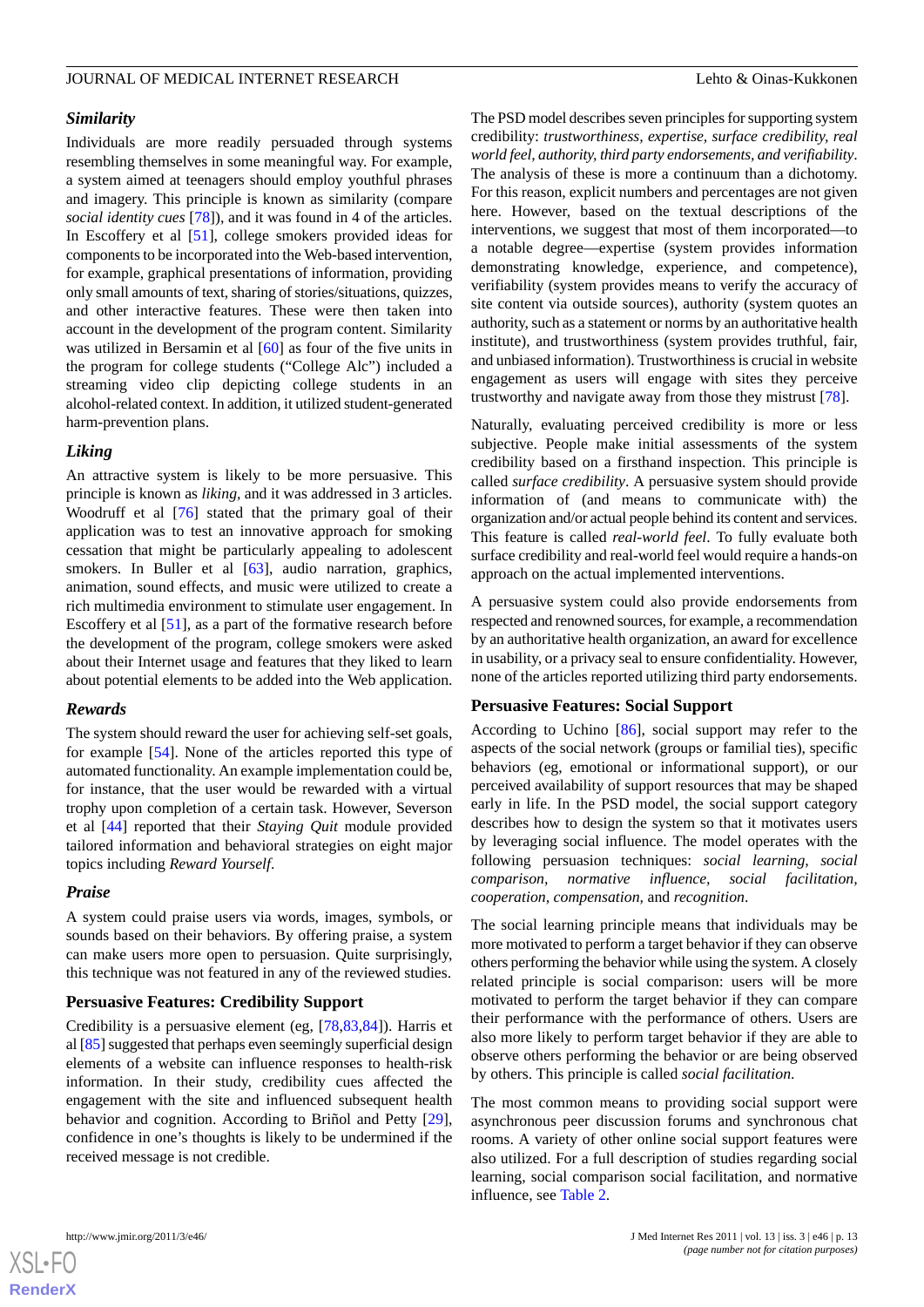<span id="page-13-0"></span>**Table 2.** Social support in the Web-based interventions

| Study Author (Year)                                                                                                     | Social Learning,<br>Comparison and/or<br>Facilitation                 | Normative Influence                                                                                                                  | Other Support                                                                                                  |
|-------------------------------------------------------------------------------------------------------------------------|-----------------------------------------------------------------------|--------------------------------------------------------------------------------------------------------------------------------------|----------------------------------------------------------------------------------------------------------------|
| An et al (2008) [59]                                                                                                    | No                                                                    | Not reported                                                                                                                         | Email exchange with peer coach                                                                                 |
| Bersamin et al $(2007)$ [60]                                                                                            | Discussion forum                                                      | Streaming video clips, College Alcohol Use<br>unit                                                                                   | Not reported                                                                                                   |
| Brendyen et al (2008)<br>[61, 62]<br>(Note: 2 articles are combined here as they<br>both study the Happy Ending system) | No                                                                    | Not reported                                                                                                                         | Pre-recorded audio messages for<br>relapse prevention, Interactive<br>Voice Response-based craving<br>helpline |
| Buller et al (2008) [63]                                                                                                | No                                                                    | Prevention content focused on social influ-<br>ence and aimed, for example, to correct in-<br>exact perceptions of tobacco use norms | Not reported                                                                                                   |
| Danaher et al (2006) [43]                                                                                               | Peer-to-peer forum                                                    | Testimonial videos                                                                                                                   | Ask-an-expert forum                                                                                            |
| Severson et al (2008) [44]                                                                                              |                                                                       |                                                                                                                                      |                                                                                                                |
| (Note: these articles are combined because<br>they study the same website with the same<br>participants)                |                                                                       |                                                                                                                                      |                                                                                                                |
| Escoffery et al $(2004)$ [51]                                                                                           | Stage-matched dis-<br>cussion forums                                  | Shared personal stories area                                                                                                         | Not reported                                                                                                   |
| Etter $(2005)$ [64]                                                                                                     | Discussion forums,<br>chat rooms                                      | Personal stories written by current and for-<br>mer smokers                                                                          | Not reported                                                                                                   |
| Finfgeld-Connett and Madsen (2008) [49]                                                                                 | Asynchronous bul-<br>letin board, syn-<br>chronous chat fea-<br>tured | Not reported                                                                                                                         | Private messaging to the researcher<br>and other users                                                         |
| Hester et al (2009) [65]                                                                                                | Online mutual-help<br>support community                               | Not reported                                                                                                                         | Online and face-to-face meetings                                                                               |
| Japuntich et al $(2006)$ [50]                                                                                           | Discussion group,<br>chat room (trained<br>counselor available)       | The smoking-related topics included facts<br>about smokers, smoking, and cigarette<br>companies                                      | Ask-an-expert service                                                                                          |
| Matano et al (2007) [66]                                                                                                | No                                                                    | Individualized feedback with normative<br>data                                                                                       | Not reported                                                                                                   |
| McKay et al (2008) [67]                                                                                                 | Peer-to-peer forum                                                    | Not reported                                                                                                                         | Ask-an-expert forum                                                                                            |
| Muñoz et al (2006, 2009) [68,69]                                                                                        | Asynchronous bul-<br>letin board                                      | Not reported                                                                                                                         | Mood management online course                                                                                  |
| Patten et al (2006) [70]                                                                                                | Discussion support<br>group                                           | Videos of personal<br>stories                                                                                                        | Private email service with an expert                                                                           |
| Riper et al (2008) [71]                                                                                                 | Moderated peer-to-<br>peer discussion fo-<br>rum                      | Streaming video (quitting<br>information and testimonials)                                                                           | Not reported                                                                                                   |
| Stoddard et al (2008) [72]                                                                                              | Asynchronous bul-<br>letin board                                      | Not reported                                                                                                                         | Ask-an-expert forum                                                                                            |
| Strecher et al (2005) [73]                                                                                              | No                                                                    | Not reported                                                                                                                         | Behavioral support email messages                                                                              |
| Strecher et al (2008) [74]                                                                                              | No                                                                    | A section with a narrative success story                                                                                             | Not reported                                                                                                   |
| Swartz et al (2006) [75]                                                                                                | No                                                                    | Personalized video segments                                                                                                          | Not reported                                                                                                   |
| Woodruff et al (2007) [76]                                                                                              | Virtual world chat<br>room, virtual loca-<br>tions                    | Topics covered, for example, peer influence;<br>virtual locations in "Breathing Room" virtu-<br>al world                             | Smokers interacted with each other<br>as well as with the counselor                                            |

A system can apply normative influence, in other words, positive peer pressure to enhance the likelihood that an individual will adopt a target behavior. Buller et al [\[63](#page-18-4)] and Matano et al [\[66](#page-18-7)] reported that users were working individually with the program

to create a sense of privacy so they would unfold their smoking intentions.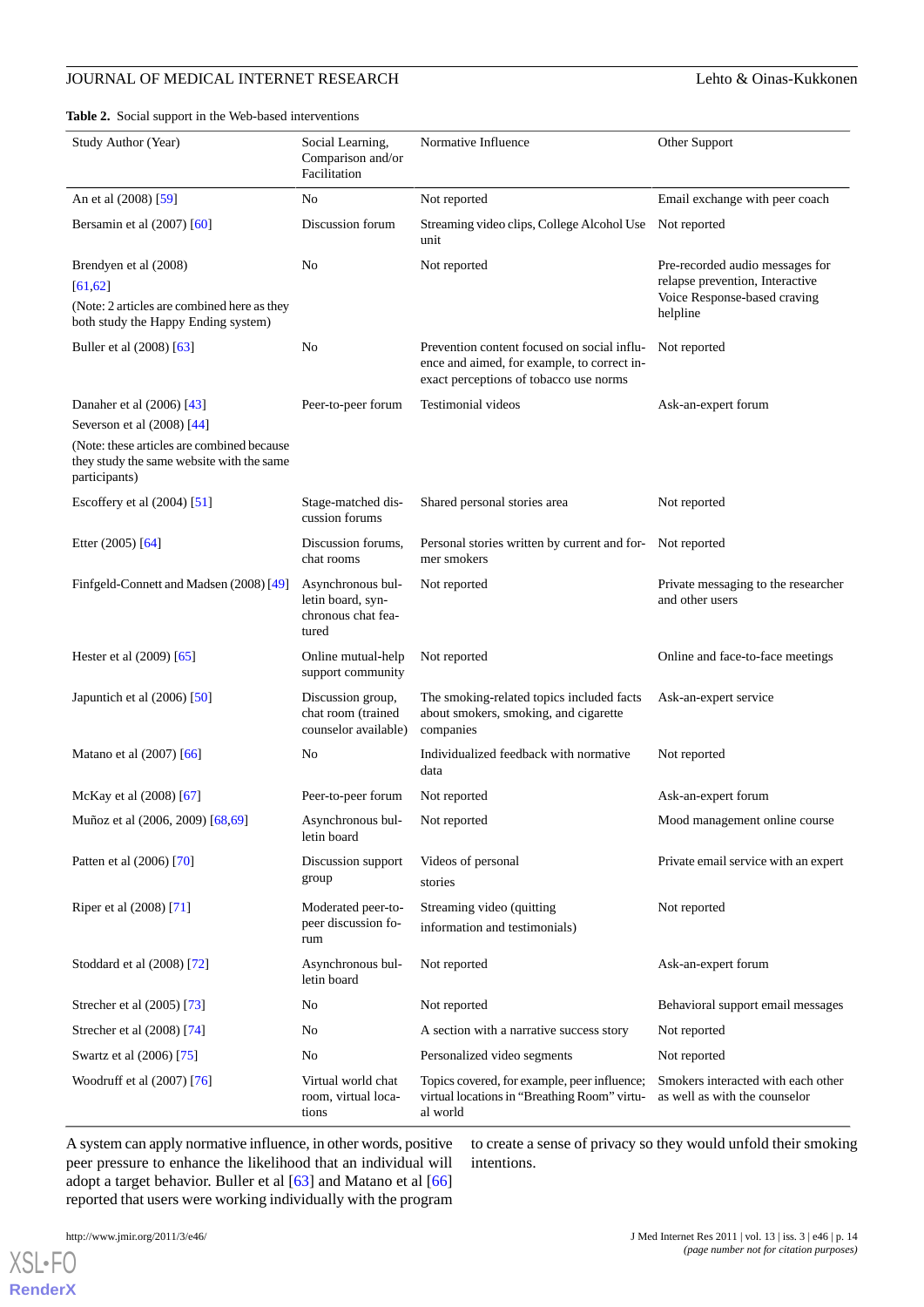In addition to the aforementioned ways for providing social support, a system can persuade users to adopt a target attitude or behavior by leveraging human beings' natural drive to compete and cooperate. Competition was reported in 2 and cooperation in 1 of the analyzed papers. In An et al [\[59](#page-18-0)], the intervention site actively promoted a "Quit and Win" contest and included links to the online sign-up for this contest. An example of cooperation was found in Woodruff et al [\[76](#page-18-17)], as the students were working as a group in the virtual environment.

By offering public recognition to an individual or a group, a system can increase the likelihood that a person and/or group will adopt a target behavior. Only 1 of the articles presented functionality countable as recognition. In Woodruff et al [\[76](#page-18-17)] a message, "Guero's [a person's name] been quit for a month!" was presented on billboards throughout the virtual world.

### *Discussion*

#### **Findings**

Of the 23 articles included in the review, 20 primarily measured health behavior outcomes. Of these articles, 12 reported statistically significant differences between groups. Overall, 3 articles assessed program utilization, and 2 of them reported positive findings (see [Table 1](#page-6-0)).

The primary task support components were reported relatively widely in the reviewed studies. Reduction, self-monitoring, simulation, and personalization seem to be the most used ways to support accomplishing a user's primary task. This is an encouraging finding because reduction and self-monitoring can be considered as the key elements of primary task support. The utilization of tailoring was surprisingly low. The lack of tailoring may imply that the interventions are targeted for too broad an audience. It would be reasonable to assume that different approaches were needed for different kinds of user groups. Elements of dialogue support were mostly underutilized in the interventions. Leveraging reminders [[82](#page-18-23)] was the most common way to enhance the user-system dialogue.

Credibility issues are crucial in website engagement as users will engage with sites they perceive credible and navigate away from those they do not find credible. Based on the textual descriptions of the interventions, we cautiously suggest that most of them were relatively credible. Nevertheless, it seems to be, as Danaher and Seeley [[19\]](#page-16-5) eloquently put it, that "credibility is in the eye of the beholder."

The prevalence of social support in the reviewed interventions was encouraging (see [Table 2\)](#page-13-0). Social support provided by the systems is often based on peer support. According to Eysenbach [[36\]](#page-17-3), there is not yet very strong evidence for what type of peer-based social support the systems really should provide. In their systematic review, Shahab and McEwen [[17\]](#page-16-17) argued that while chat forums could potentially aid in stopping smoking through the providing extra social support, it still seems to be that entirely automated interventions are even more effective. Bennett and Glasgow [\[14](#page-16-1)] claimed that there are no examples of trial designs that would enable a systematic investigation of the potential benefits of social networking. In this review, we were not able to confirm the effect of social support components

 $XS$  $\cdot$ FC **[RenderX](http://www.renderx.com/)** on health behavior outcomes. This is mainly due to the fact that

only 1 of the included articles [\[72](#page-18-13)] explicitly studied the effect of adding a social component (virtual community) within the intervention. Furthermore, many research and design issues still need to be resolved about the type of online support, for example, whether it should be expert-led versus user-driven, moderated versus unmoderated, synchronous versus asynchronous, or open access versus restricted access, among other issues.

#### **Applying the Persuasive Systems Design Model**

Evaluating the effectiveness of specific persuasive features within Web-based interventions is difficult since the features are not usually explicitly tested. According to Kypri and Lee [[87\]](#page-19-4), the descriptions and analyses of how interventions are developed are often absent from scientific literature due to space constraints. However, we think that the presentation of detailed information about the theoretical basis, functionality, content, and structure of a Web-based intervention helps to interpret the results and conduct evaluations as on a more finely grained level. Ahern [[88\]](#page-19-5) points out that randomization to experimental groups or conditions remains the gold standard for evaluating intervention efficacy but may not provide the most relevant information for dissemination. Furthermore, methodological challenges and latent scientific foundations in researching Internet-based interventions are acknowledged by many researchers (eg, [[19\]](#page-16-5)). Glasgow [\[89](#page-19-6)] stated that the diversity in content area, disciplines involved, and publication outlets is the reason that the consistency in how Internet-based solutions have been conceptualized, reported, and evaluated has been low. Finally, the brevity of intervention descriptions makes it more difficult to draw generalizable results (see  $[8,13]$  $[8,13]$  $[8,13]$  $[8,13]$ ).

Due to these issues, the application of the PSD model turned out to be relatively laborious. In the present review, we relied on textual descriptions of the interventions, thus being able to provide only a limited synthesis. Regardless of its wide coverage, the PSD model is not an exhaustive list of persuasive features, and also some of the features are overlapping (eg, social learning/comparison/facilitation and liking/similarity) and thus rather difficult to analyze. New persuasion techniques may also be identified in the future. The PSD model has been built in such a manner that it may evolve, but even as it stands now, it is an important asset for any health behavior change system developer.

#### **Limitations and Strengths of the Review**

Analyzing persuasive design is a challenging task. When conducting an analysis such as described in the present review, potential bias lies in the interpretation of the articles. Nevertheless, in extracting and categorizing persuasive features, we rigorously observed if the authors clearly stated the described variables. Obviously, the articles did not necessarily follow the very same terminology as found in the PSD Model. Thus, the analysis was based on interpretive categorization.

This systematic review focused on randomized controlled trials, thus excluding potentially meritorious studies. (Quasi-experimental studies were not found in the search process.) A meta-analysis was not conducted due to the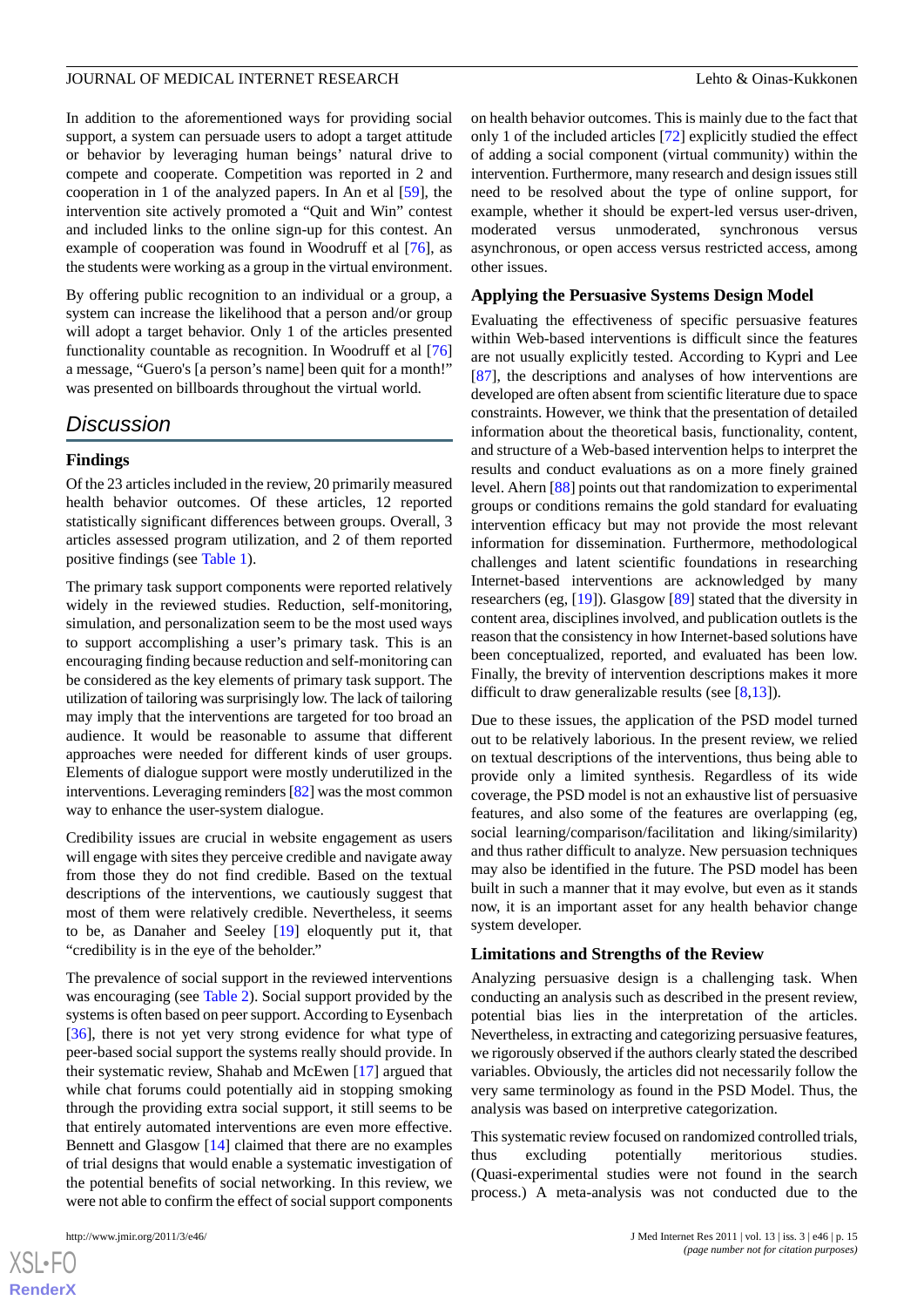heterogeneity of the studies. Overall, there are already several reviews on Web-based (or similar) interventions. To our knowledge, the present review is the first systematic review to address persuasive system features in Web-based interventions for substance use.

#### **Conclusion**

In this review we examined the persuasive system features of the included Web-based interventions. We think that this type of novel approach is useful for current and future research for recognizing what kind of tactics in present systems have been utilized to motivate people in achieving better health.

However, at this point, linking specific persuasive features to outcomes is difficult, relying only on brief textual descriptions of the interventions. Also, it is not possible to determine the (perceived) credibility of a Web-based intervention based on reading an article. We acknowledge that many studies have examined, for example, the role of tailoring in health behavior change interventions [[10,](#page-16-15)[11](#page-16-22)], but the *persuasiveness* of a

particular component/application/system is a more complex issue and has yet to be tackled in future endeavors.

We are not implying that the mere presence of persuasive features is enough. The development of Web-based and other similar interventions is a highly elaborate and a multifaceted issue. Still, it is relevant to consider the technological aspects since the Web and related technologies are being used as a delivery channel. Atienza and colleagues [\[90](#page-19-7)] pertinently remarked that "health information technology does not occur in a vacuum, but rather technologies exist within social systems." In order for widespread adoption, dissemination, and extended use of technology-enabled health behavior change interventions to take place, it is necessary to investigate not only how the interventions affect individuals, but also how individuals interact with technology and each other [\[90](#page-19-7)]. Further research is also warranted to increase our understanding of how and under what circumstances specific persuasive features (either in isolation or collectively) lead to positive health outcomes in Web-based health behavior change interventions across diverse contexts and populations.

#### **Acknowledgments**

We wish to thank the Graduate School on Software Systems and Engineering (SoSE), the Finnish Funding Agency for Technology and Innovation (TEKES) and the RichWeb and Eliksiiri/Salwe projects for funding this research. The second author would like to thank the Academy of Finland. We also express our gratitude to the reviewers for their constructive comments.

#### <span id="page-15-3"></span>**Conflicts of Interest**

None declared

#### **Multimedia Appendix 1**

<span id="page-15-4"></span>Excluded articles (N=39): Alcohol

[[PDF file \(Adobe PDF File\), 57 KB-Multimedia Appendix 1](https://jmir.org/api/download?alt_name=jmir_v13i3e46_app1.pdf&filename=245798cc67949f7a4d42c014b5c527e2.pdf)]

#### **Multimedia Appendix 2**

<span id="page-15-0"></span>Excluded articles (N=14): Smoking

[[PDF file \(Adobe PDF File\), 43 KB-Multimedia Appendix 2](https://jmir.org/api/download?alt_name=jmir_v13i3e46_app2.pdf&filename=cb23fcd9a7559a2a36a3f6102e8fcd3a.pdf)]

#### **References**

- 1. Vandelanotte C, Spathonis KM, Eakin EG, Owen N. Website-delivered physical activity interventions a review of the literature. Am J Prev Med 2007 Jul;33(1):54-64. [doi: [10.1016/j.amepre.2007.02.041](http://dx.doi.org/10.1016/j.amepre.2007.02.041)] [Medline: [17572313](http://www.ncbi.nlm.nih.gov/entrez/query.fcgi?cmd=Retrieve&db=PubMed&list_uids=17572313&dopt=Abstract)]
- <span id="page-15-1"></span>2. Walters ST, Wright JA, Shegog R. A review of computer and Internet-based interventions for smoking behavior. Addict Behav 2006 Feb;31(2):264-277. [doi: [10.1016/j.addbeh.2005.05.002\]](http://dx.doi.org/10.1016/j.addbeh.2005.05.002) [Medline: [15950392](http://www.ncbi.nlm.nih.gov/entrez/query.fcgi?cmd=Retrieve&db=PubMed&list_uids=15950392&dopt=Abstract)]
- <span id="page-15-2"></span>3. Norman GJ, Zabinski MF, Adams MA, Rosenberg DE, Yaroch AL, Atienza AA. A review of eHealth interventions for physical activity and dietary behavior change. Am J Prev Med 2007 Oct;33(4):336-345. [doi: [10.1016/j.amepre.2007.05.007](http://dx.doi.org/10.1016/j.amepre.2007.05.007)] [Medline: [17888860](http://www.ncbi.nlm.nih.gov/entrez/query.fcgi?cmd=Retrieve&db=PubMed&list_uids=17888860&dopt=Abstract)]
- 4. Bewick BM, Trusler K, Barkham M, Hill AJ, Cahill J, Mulhern B. The effectiveness of web-based interventions designed to decrease alcohol consumption--a systematic review. Prev Med 2008 Jul;47(1):17-26. [doi: [10.1016/j.ypmed.2008.01.005\]](http://dx.doi.org/10.1016/j.ypmed.2008.01.005) [Medline: [18302970](http://www.ncbi.nlm.nih.gov/entrez/query.fcgi?cmd=Retrieve&db=PubMed&list_uids=18302970&dopt=Abstract)]
- 5. Myung SK, McDonnell DD, Kazinets G, Seo HG, Moskowitz JM. Effects of Web- and computer-based smoking cessation programs: meta-analysis of randomized controlled trials. Arch Intern Med 2009 May 25;169(10):929-937 [[FREE Full text](http://archinte.ama-assn.org/cgi/pmidlookup?view=long&pmid=19468084)] [doi: [10.1001/archinternmed.2009.109\]](http://dx.doi.org/10.1001/archinternmed.2009.109) [Medline: [19468084\]](http://www.ncbi.nlm.nih.gov/entrez/query.fcgi?cmd=Retrieve&db=PubMed&list_uids=19468084&dopt=Abstract)
- 6. Webb TL, Joseph J, Yardley L, Michie S. Using the internet to promote health behavior change: a systematic review and meta-analysis of the impact of theoretical basis, use of behavior change techniques, and mode of delivery on efficacy. J Med Internet Res 2010;12(1):e4 [[FREE Full text](http://www.jmir.org/2010/1/e4/)] [doi: [10.2196/jmir.1376](http://dx.doi.org/10.2196/jmir.1376)] [Medline: [20164043](http://www.ncbi.nlm.nih.gov/entrez/query.fcgi?cmd=Retrieve&db=PubMed&list_uids=20164043&dopt=Abstract)]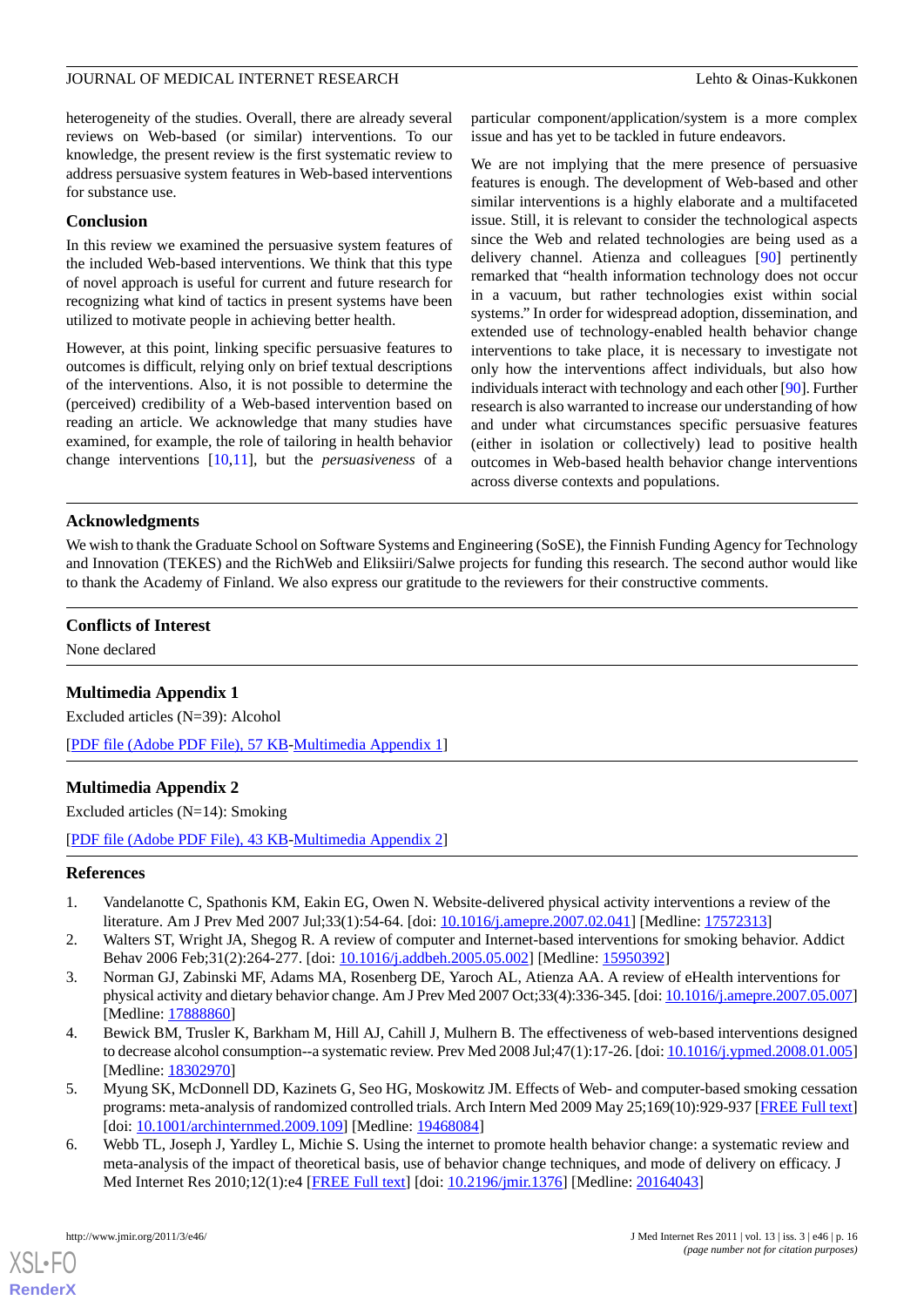- <span id="page-16-18"></span>7. Cugelman B, Thelwall M, Dawes P. Online interventions for social marketing health behavior change campaigns: a meta-analysis of psychological architectures and adherence factors. J Med Internet Res 2011;13(1):e17 [\[FREE Full text\]](http://www.jmir.org/2011/1/e17/) [doi: [10.2196/jmir.1367\]](http://dx.doi.org/10.2196/jmir.1367) [Medline: [21320854\]](http://www.ncbi.nlm.nih.gov/entrez/query.fcgi?cmd=Retrieve&db=PubMed&list_uids=21320854&dopt=Abstract)
- <span id="page-16-19"></span><span id="page-16-16"></span>8. White A, Kavanagh D, Stallman H, Klein B, Kay-Lambkin F, Proudfoot J, et al. Online alcohol interventions: a systematic review. J Med Internet Res 2010;12(5):e62 [\[FREE Full text\]](http://www.jmir.org/2010/5/e62/) [doi: [10.2196/jmir.1479\]](http://dx.doi.org/10.2196/jmir.1479) [Medline: [21169175\]](http://www.ncbi.nlm.nih.gov/entrez/query.fcgi?cmd=Retrieve&db=PubMed&list_uids=21169175&dopt=Abstract)
- <span id="page-16-15"></span>9. Rooke S, Thorsteinsson E, Karpin A, Copeland J, Allsop D. Computer-delivered interventions for alcohol and tobacco use: a meta-analysis. Addiction 2010 Aug;105(8):1381-1390. [doi: [10.1111/j.1360-0443.2010.02975.x](http://dx.doi.org/10.1111/j.1360-0443.2010.02975.x)] [Medline: [20528806\]](http://www.ncbi.nlm.nih.gov/entrez/query.fcgi?cmd=Retrieve&db=PubMed&list_uids=20528806&dopt=Abstract)
- <span id="page-16-22"></span>10. Lustria ML, Cortese J, Noar SM, Glueckauf RL. Computer-tailored health interventions delivered over the Web: review and analysis of key components. Patient Educ Couns 2009 Feb;74(2):156-173. [doi: [10.1016/j.pec.2008.08.023\]](http://dx.doi.org/10.1016/j.pec.2008.08.023) [Medline: [18947966](http://www.ncbi.nlm.nih.gov/entrez/query.fcgi?cmd=Retrieve&db=PubMed&list_uids=18947966&dopt=Abstract)]
- 11. Enwald HP, Huotari ML. Preventing the obesity epidemic by second generation tailored health communication: an interdisciplinary review. J Med Internet Res 2010;12(2):e24 [[FREE Full text](http://www.jmir.org/2010/2/e24/)] [doi: [10.2196/jmir.1409\]](http://dx.doi.org/10.2196/jmir.1409) [Medline: [20584698\]](http://www.ncbi.nlm.nih.gov/entrez/query.fcgi?cmd=Retrieve&db=PubMed&list_uids=20584698&dopt=Abstract)
- <span id="page-16-0"></span>12. Amstadter AB, Broman-Fulks J, Zinzow H, Ruggiero KJ, Cercone J. Internet-based interventions for traumatic stress-related mental health problems: a review and suggestion for future research. Clin Psychol Rev 2009 Jul;29(5):410-420. [doi: [10.1016/j.cpr.2009.04.001\]](http://dx.doi.org/10.1016/j.cpr.2009.04.001) [Medline: [19403215\]](http://www.ncbi.nlm.nih.gov/entrez/query.fcgi?cmd=Retrieve&db=PubMed&list_uids=19403215&dopt=Abstract)
- <span id="page-16-1"></span>13. Brouwer W, Kroeze W, Crutzen R, de Nooijer J, de Vries NK, Brug J, et al. Which intervention characteristics are related to more exposure to internet-delivered healthy lifestyle promotion interventions? A systematic review. J Med Internet Res 2011;13(1):e2 [\[FREE Full text](http://www.jmir.org/2011/1/e2/)] [doi: [10.2196/jmir.1639](http://dx.doi.org/10.2196/jmir.1639)] [Medline: [21212045](http://www.ncbi.nlm.nih.gov/entrez/query.fcgi?cmd=Retrieve&db=PubMed&list_uids=21212045&dopt=Abstract)]
- <span id="page-16-2"></span>14. Bennett GG, Glasgow RE. The delivery of public health interventions via the Internet: actualizing their potential. Annu Rev Public Health 2009 Apr 29;30:273-292. [doi: [10.1146/annurev.publhealth.031308.100235](http://dx.doi.org/10.1146/annurev.publhealth.031308.100235)] [Medline: [19296777](http://www.ncbi.nlm.nih.gov/entrez/query.fcgi?cmd=Retrieve&db=PubMed&list_uids=19296777&dopt=Abstract)]
- <span id="page-16-3"></span>15. Portnoy DB, Scott-Sheldon LA, Johnson BT, Carey MP. Computer-delivered interventions for health promotion and behavioral risk reduction: a meta-analysis of 75 randomized controlled trials, 1988-2007. Prev Med 2008 Jul;47(1):3-16. [doi: [10.1016/j.ypmed.2008.02.014](http://dx.doi.org/10.1016/j.ypmed.2008.02.014)] [Medline: [18403003\]](http://www.ncbi.nlm.nih.gov/entrez/query.fcgi?cmd=Retrieve&db=PubMed&list_uids=18403003&dopt=Abstract)
- <span id="page-16-17"></span><span id="page-16-4"></span>16. Barak A, Klein B, Proudfoot JG. Defining internet-supported therapeutic interventions. Ann Behav Med 2009 Aug;38(1):4-17. [doi: [10.1007/s12160-009-9130-7](http://dx.doi.org/10.1007/s12160-009-9130-7)] [Medline: [19787305\]](http://www.ncbi.nlm.nih.gov/entrez/query.fcgi?cmd=Retrieve&db=PubMed&list_uids=19787305&dopt=Abstract)
- <span id="page-16-5"></span>17. Shahab L, McEwen A. Online support for smoking cessation: a systematic review of the literature. Addiction 2009 Nov;104(11):1792-1804. [doi: [10.1111/j.1360-0443.2009.02710.x\]](http://dx.doi.org/10.1111/j.1360-0443.2009.02710.x) [Medline: [19832783\]](http://www.ncbi.nlm.nih.gov/entrez/query.fcgi?cmd=Retrieve&db=PubMed&list_uids=19832783&dopt=Abstract)
- <span id="page-16-6"></span>18. Eysenbach G. The law of attrition. J Med Internet Res 2005;7(1):e11 [\[FREE Full text](http://www.jmir.org/2005/1/e11/)] [doi: [10.2196/jmir.7.1.e11](http://dx.doi.org/10.2196/jmir.7.1.e11)] [Medline: [15829473](http://www.ncbi.nlm.nih.gov/entrez/query.fcgi?cmd=Retrieve&db=PubMed&list_uids=15829473&dopt=Abstract)]
- <span id="page-16-7"></span>19. Danaher BG, Seeley JR. Methodological issues in research on web-based behavioral interventions. Ann Behav Med 2009 Aug;38(1):28-39. [doi: [10.1007/s12160-009-9129-0\]](http://dx.doi.org/10.1007/s12160-009-9129-0) [Medline: [19806416\]](http://www.ncbi.nlm.nih.gov/entrez/query.fcgi?cmd=Retrieve&db=PubMed&list_uids=19806416&dopt=Abstract)
- <span id="page-16-20"></span>20. Murray E, Burns J, See TS, Lai R, Nazareth I. Interactive Health Communication Applications for people with chronic disease. Cochrane Database Syst Rev 2005(4):CD004274. [doi: [10.1002/14651858.CD004274.pub4\]](http://dx.doi.org/10.1002/14651858.CD004274.pub4) [Medline: [16235356](http://www.ncbi.nlm.nih.gov/entrez/query.fcgi?cmd=Retrieve&db=PubMed&list_uids=16235356&dopt=Abstract)]
- 21. Consolvo S, McDonald DW, Landay JA. Theory-driven design strategies for technologies that support behavior change in everyday life. In: Proceedings of the 27th international conference on Human factors in computing systems. New York, NY, USA: ACM; 2009 Presented at: CHI '09; April 4-9; Boston, MA, USA. [doi: [10.1145/1518701.1518766\]](http://dx.doi.org/10.1145/1518701.1518766)
- <span id="page-16-21"></span>22. Ritterband LM, Thorndike FP, Cox DJ, Kovatchev BP, Gonder-Frederick LA. A behavior change model for internet interventions. Ann Behav Med 2009 Aug;38(1):18-27. [doi: [10.1007/s12160-009-9133-4\]](http://dx.doi.org/10.1007/s12160-009-9133-4) [Medline: [19802647\]](http://www.ncbi.nlm.nih.gov/entrez/query.fcgi?cmd=Retrieve&db=PubMed&list_uids=19802647&dopt=Abstract)
- <span id="page-16-8"></span>23. Oinas-Kukkonen H. Behavior change support systems: A research model and agenda. In: Lecture Notes in Computer Science, Vol. 6137. Berlin / Heidelberg: Springer; 2010 Presented at: The Fifth International Conference on Persuasive Technology; June 7-9, 2010; Copenhagen, Denmark. [doi: [10.1007/978-3-642-13226-1\\_3\]](http://dx.doi.org/10.1007/978-3-642-13226-1_3)
- <span id="page-16-10"></span><span id="page-16-9"></span>24. Abraham C, Michie S. A taxonomy of behavior change techniques used in interventions. Health Psychol 2008 May; 27(3): 379-387. [doi: [10.1037/0278-6133.27.3.379\]](http://dx.doi.org/10.1037/0278-6133.27.3.379) [Medline: [18624603\]](http://www.ncbi.nlm.nih.gov/entrez/query.fcgi?cmd=Retrieve&db=PubMed&list_uids=18624603&dopt=Abstract)
- <span id="page-16-11"></span>25. Kraft P, Drozd F, Olsen E. ePsychology: Designing theory-based health promotion interventions. Communications of the Association for Information Systems 2009;24(1, Article 24).
- <span id="page-16-12"></span>26. Oinas-Kukkonen H, Harjumaa M. Persuasive systems design: Key issues, process model, and system features. Communications of the Association for Information Systems 2009;24(1, Article 28).
- <span id="page-16-13"></span>27. Fogg BJ. Persuasive Technology: Using Computers to Change What We Think and Do. San Francisco, CA: Morgan Kaufmann; 2003.
- <span id="page-16-14"></span>28. Chatterjee S, Price A. Healthy living with persuasive technologies: framework, issues, and challenges. J Am Med Inform Assoc 2009;16(2):171-178. [doi: [10.1197/jamia.M2859](http://dx.doi.org/10.1197/jamia.M2859)] [Medline: [19074300](http://www.ncbi.nlm.nih.gov/entrez/query.fcgi?cmd=Retrieve&db=PubMed&list_uids=19074300&dopt=Abstract)]
- 29. Briñol P, Petty RE. Persuasion: Insights from the self-validation hypothesis. Adv Exp Soc Psychol 2009;41:69-118. [doi: [10.1016/S0065-2601\(08\)00402-4\]](http://dx.doi.org/10.1016/S0065-2601(08)00402-4)
- 30. Ybarra ML, Suman M. Help seeking behavior and the Internet: a national survey. Int J Med Inform 2006 Jan;75(1):29-41. [doi: [10.1016/j.ijmedinf.2005.07.029\]](http://dx.doi.org/10.1016/j.ijmedinf.2005.07.029) [Medline: [16129659\]](http://www.ncbi.nlm.nih.gov/entrez/query.fcgi?cmd=Retrieve&db=PubMed&list_uids=16129659&dopt=Abstract)
- 31. Griffiths F, Lindenmeyer A, Powell J, Lowe P, Thorogood M. Why are health care interventions delivered over the internet? A systematic review of the published literature. J Med Internet Res 2006;8(2):e10 [[FREE Full text\]](http://www.jmir.org/2006/2/e10/) [doi: [10.2196/jmir.8.2.e10\]](http://dx.doi.org/10.2196/jmir.8.2.e10) [Medline: [16867965](http://www.ncbi.nlm.nih.gov/entrez/query.fcgi?cmd=Retrieve&db=PubMed&list_uids=16867965&dopt=Abstract)]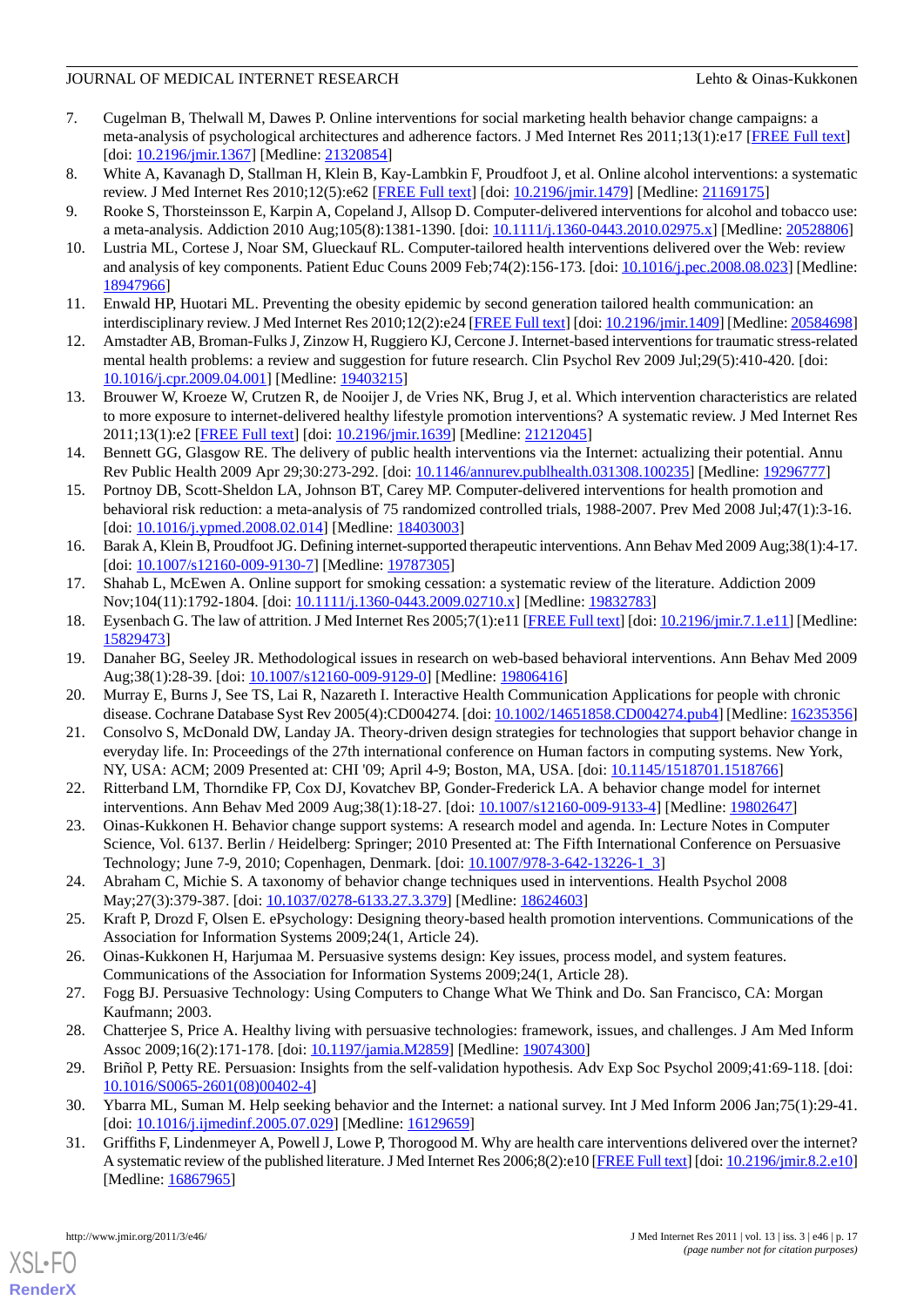- 32. Strecher V. Internet methods for delivering behavioral and health-related interventions (eHealth). Annu Rev Clin Psychol 2007;3:53-76. [doi: [10.1146/annurev.clinpsy.3.022806.091428\]](http://dx.doi.org/10.1146/annurev.clinpsy.3.022806.091428) [Medline: [17716048](http://www.ncbi.nlm.nih.gov/entrez/query.fcgi?cmd=Retrieve&db=PubMed&list_uids=17716048&dopt=Abstract)]
- <span id="page-17-1"></span><span id="page-17-0"></span>33. Evers KE, Prochaska JM, Prochaska JO, Driskell MM, Cummins CO, Velicer WF. Strengths and weaknesses of health behavior change programs on the internet. J Health Psychol 2006;8(1):63-70. [doi: [10.1177/1359105303008001435\]](http://dx.doi.org/10.1177/1359105303008001435)
- <span id="page-17-2"></span>34. Cassell MM, Jackson C, Cheuvront B. Health communication on the Internet: an effective channel for health behavior change? J Health Commun 1998;3(1):71-79. [Medline: [10947375\]](http://www.ncbi.nlm.nih.gov/entrez/query.fcgi?cmd=Retrieve&db=PubMed&list_uids=10947375&dopt=Abstract)
- <span id="page-17-3"></span>35. Baym NK, Zhang YB, Lin MC. Social interactions across media: Interpersonal communication on the internet, telephone and face-to-face. New Media Soc 2004;6(3):299-318. [doi: [10.1177/1461444804041438\]](http://dx.doi.org/10.1177/1461444804041438)
- <span id="page-17-4"></span>36. Eysenbach G, Powell J, Englesakis M, Rizo C, Stern A. Health related virtual communities and electronic support groups: systematic review of the effects of online peer to peer interactions. BMJ 2004 May 15;328(7449):1166 [[FREE Full text](http://bmj.com/cgi/pmidlookup?view=long&pmid=15142921)] [doi: [10.1136/bmj.328.7449.1166](http://dx.doi.org/10.1136/bmj.328.7449.1166)] [Medline: [15142921](http://www.ncbi.nlm.nih.gov/entrez/query.fcgi?cmd=Retrieve&db=PubMed&list_uids=15142921&dopt=Abstract)]
- <span id="page-17-5"></span>37. IJsselsteijn W, de Kort Y, Midden C, Eggen B. Persuasive technology for human well-being: Setting the scene. Persuasive Technology, Lecture Notes in Computer Science 2006;3962/2006:1-5. [doi: [10.1007/11755494\\_1](http://dx.doi.org/10.1007/11755494_1)]
- <span id="page-17-6"></span>38. Fogg BJ. Creating persuasive technologies: An eight-step design process. In: Proceedings of the 4th International Conference on Persuasive Technology. New York, NY: ACM; 2009 Presented at: Persuasive Technology; April 26-29; Claremont, CA. [doi: [10.1145/1541948.1542005\]](http://dx.doi.org/10.1145/1541948.1542005)
- <span id="page-17-7"></span>39. Zhang J. Human-centered computing in health information systems. Part 1: analysis and design. J Biomed Inform 2005 Feb;38(1):1-3. [doi: [10.1016/j.jbi.2004.12.002](http://dx.doi.org/10.1016/j.jbi.2004.12.002)] [Medline: [15694880\]](http://www.ncbi.nlm.nih.gov/entrez/query.fcgi?cmd=Retrieve&db=PubMed&list_uids=15694880&dopt=Abstract)
- <span id="page-17-8"></span>40. Fishbein M, Cappella JN. The role of theory in developing effective health communications. J Commun 2006 Aug;56(Supplement 1):S1-S17. [doi: [10.1111/j.1460-2466.2006.00280.x](http://dx.doi.org/10.1111/j.1460-2466.2006.00280.x)]
- <span id="page-17-9"></span>41. Tait RJ, Christensen H. Internet-based interventions for young people with problematic substance use: a systematic review. Med J Aust 2010 Jun 7;192(11 Suppl):S15-S21. [Medline: [20528701\]](http://www.ncbi.nlm.nih.gov/entrez/query.fcgi?cmd=Retrieve&db=PubMed&list_uids=20528701&dopt=Abstract)
- <span id="page-17-10"></span>42. Khadjesari Z, Murray E, Hewitt C, Hartley S, Godfrey C. Can stand-alone computer-based interventions reduce alcohol consumption? A systematic review. Addiction 2011 Feb;106(2):267-282. [doi: [10.1111/j.1360-0443.2010.03214.x](http://dx.doi.org/10.1111/j.1360-0443.2010.03214.x)] [Medline: [21083832](http://www.ncbi.nlm.nih.gov/entrez/query.fcgi?cmd=Retrieve&db=PubMed&list_uids=21083832&dopt=Abstract)]
- <span id="page-17-12"></span><span id="page-17-11"></span>43. Danaher BG, Boles SM, Akers L, Gordon JS, Severson HH. Defining participant exposure measures in Web-based health behavior change programs. J Med Internet Res 2006;8(3):e15 [\[FREE Full text\]](http://www.jmir.org/2006/3/e15/) [doi: [10.2196/jmir.8.3.e15](http://dx.doi.org/10.2196/jmir.8.3.e15)] [Medline: [16954125](http://www.ncbi.nlm.nih.gov/entrez/query.fcgi?cmd=Retrieve&db=PubMed&list_uids=16954125&dopt=Abstract)]
- 44. Severson HH, Gordon JS, Danaher BG, Akers L. ChewFree.com: evaluation of a Web-based cessation program for smokeless tobacco users. Nicotine Tob Res 2008 Feb;10(2):381-391. [doi: [10.1080/14622200701824984\]](http://dx.doi.org/10.1080/14622200701824984) [Medline: [18236303](http://www.ncbi.nlm.nih.gov/entrez/query.fcgi?cmd=Retrieve&db=PubMed&list_uids=18236303&dopt=Abstract)]
- <span id="page-17-14"></span><span id="page-17-13"></span>45. Moyer A, Finney JW, Swearingen CE, Vergun P. Brief interventions for alcohol problems: a meta-analytic review of controlled investigations in treatment-seeking and non-treatment-seeking populations. Addiction 2002 Mar;97(3):279-292. [Medline: [11964101](http://www.ncbi.nlm.nih.gov/entrez/query.fcgi?cmd=Retrieve&db=PubMed&list_uids=11964101&dopt=Abstract)]
- <span id="page-17-15"></span>46. Babor TF, Higgins-Biddle JC. Alcohol screening and brief intervention: dissemination strategies for medical practice and public health. Addiction 2000 May;95(5):677-686. [Medline: [10885042](http://www.ncbi.nlm.nih.gov/entrez/query.fcgi?cmd=Retrieve&db=PubMed&list_uids=10885042&dopt=Abstract)]
- <span id="page-17-16"></span>47. Copeland J, Martin G. Web-based interventions for substance use disorders: a qualitative review. J Subst Abuse Treat 2004 Mar;26(2):109-116. [doi: [10.1016/S0740-5472\(03\)00165-X](http://dx.doi.org/10.1016/S0740-5472(03)00165-X)] [Medline: [15050088](http://www.ncbi.nlm.nih.gov/entrez/query.fcgi?cmd=Retrieve&db=PubMed&list_uids=15050088&dopt=Abstract)]
- <span id="page-17-25"></span>48. Moher D, Hopewell S, Schulz KF, Montori V, Gøtzsche PC, Devereaux PJ, et al. CONSORT 2010 explanation and elaboration: updated guidelines for reporting parallel group randomised trials. BMJ 2010;340:c869. [Medline: [20332511](http://www.ncbi.nlm.nih.gov/entrez/query.fcgi?cmd=Retrieve&db=PubMed&list_uids=20332511&dopt=Abstract)]
- <span id="page-17-17"></span>49. Finfgeld-Connett D, Madsen R. Web-based treatment of alcohol problems among rural women. J Psychosoc Nurs Ment Health Serv 2008 Sep;46(9):46-53. [Medline: [18823000\]](http://www.ncbi.nlm.nih.gov/entrez/query.fcgi?cmd=Retrieve&db=PubMed&list_uids=18823000&dopt=Abstract)
- <span id="page-17-18"></span>50. Japuntich SJ, Zehner ME, Smith SS, Jorenby DE, Valdez JA, Fiore MC, et al. Smoking cessation via the internet: a randomized clinical trial of an internet intervention as adjuvant treatment in a smoking cessation intervention. Nicotine Tob Res 2006 Dec;8 Suppl 1:S59-S67. [Medline: [17491172\]](http://www.ncbi.nlm.nih.gov/entrez/query.fcgi?cmd=Retrieve&db=PubMed&list_uids=17491172&dopt=Abstract)
- <span id="page-17-20"></span><span id="page-17-19"></span>51. Escoffery C, McCormick L, Bateman K. Development and process evaluation of a web-based smoking cessation program for college smokers: innovative tool for education. Patient Educ Couns 2004 May;53(2):217-225. [doi: [10.1016/S0738-3991\(03\)00163-0\]](http://dx.doi.org/10.1016/S0738-3991(03)00163-0) [Medline: [15140462](http://www.ncbi.nlm.nih.gov/entrez/query.fcgi?cmd=Retrieve&db=PubMed&list_uids=15140462&dopt=Abstract)]
- <span id="page-17-21"></span>52. Oinas-Kukkonen H, Harjumaa M. A systematic framework for designing and evaluating persuasive systems. Persuasive Technology, Lecture Notes in Computer Science 2008;5033/2008:164-176. [doi: [10.1007/978-3-540-68504-3\\_15\]](http://dx.doi.org/10.1007/978-3-540-68504-3_15)
- <span id="page-17-24"></span><span id="page-17-23"></span><span id="page-17-22"></span>53. Venkatesh V, Morris MG, Davis GB, Davis FD. User acceptance of information technology: Toward a unified view. MIS Quarterly 2003;27(3):425-478.
- 54. Locke EA, Latham GP. Building a practically useful theory of goal setting and task motivation. A 35-year odyssey. Am Psychol 2002 Sep;57(9):705-717. [Medline: [12237980\]](http://www.ncbi.nlm.nih.gov/entrez/query.fcgi?cmd=Retrieve&db=PubMed&list_uids=12237980&dopt=Abstract)
- 55. Petty R, Cacioppo J. The elaboration likelihood model of persuasion. Adv Exp Soc Psychol 1986;19:123-205.
- 56. Ajzen I. The theory of planned behavior. Organ Behav Hum Decis Process 1991;50:179-211.
- 57. Dey AK. Understanding and using context. Personal and Ubiquitous Computing 2001;5(1):4-7. [doi: [10.1007/s007790170019\]](http://dx.doi.org/10.1007/s007790170019)
- 58. Torning K, Oinas-Kukkonen H. Persuasive systems design: State of the art and future directions. In: Proceedings of the 4th International Conference on Persuasive Technology. New York, NY: ACM; 2009 Presented at: Persuasive '09; April 26-29; Claremont, CA. [doi: [10.1145/1541948.1541989](http://dx.doi.org/10.1145/1541948.1541989)]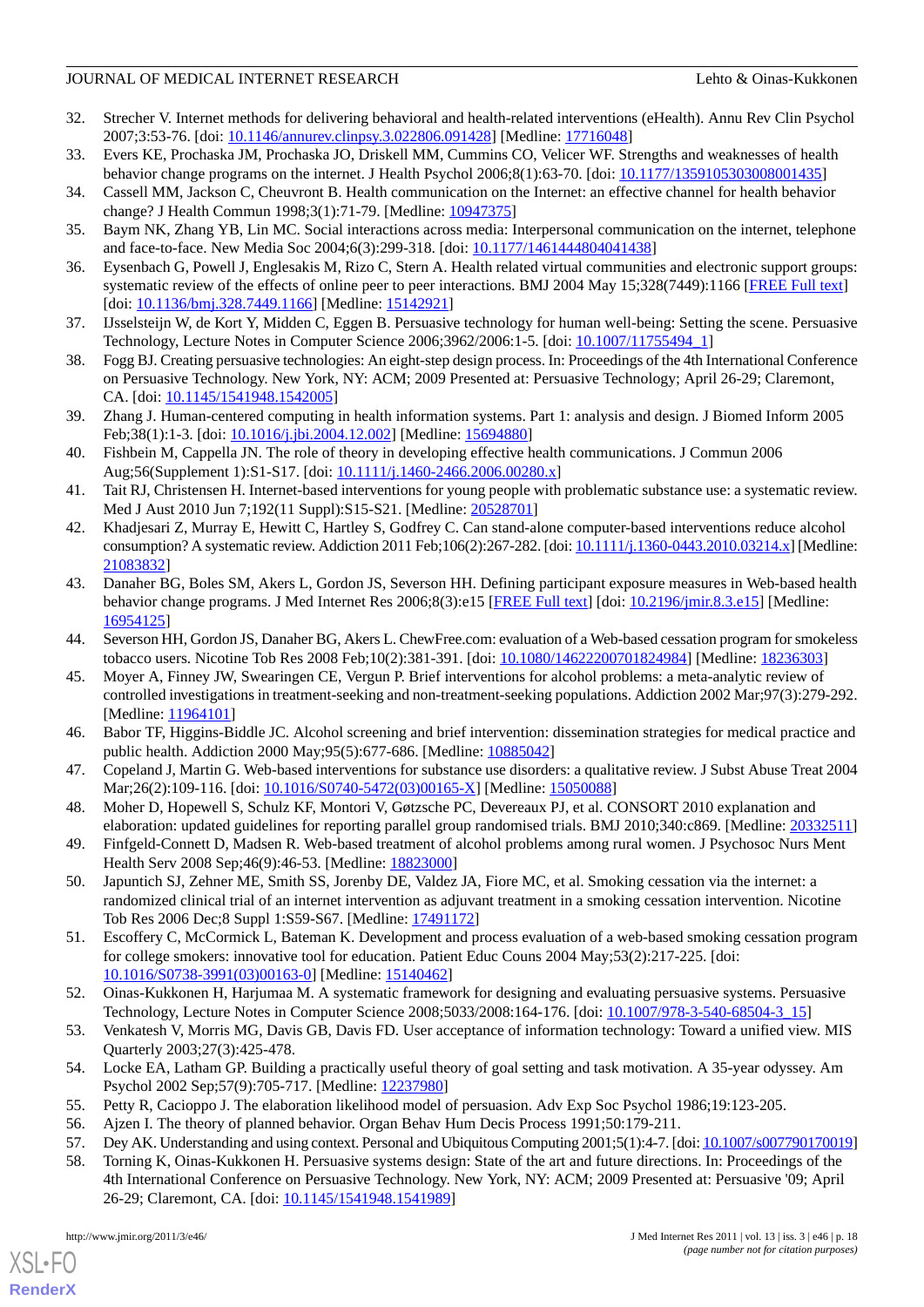- <span id="page-18-0"></span>59. An LC, Klatt C, Perry CL, Lein EB, Hennrikus DJ, Pallonen UE, et al. The RealU online cessation intervention for college smokers: a randomized controlled trial. Prev Med 2008 Aug;47(2):194-199. [doi: [10.1016/j.ypmed.2008.04.011](http://dx.doi.org/10.1016/j.ypmed.2008.04.011)] [Medline: [18565577](http://www.ncbi.nlm.nih.gov/entrez/query.fcgi?cmd=Retrieve&db=PubMed&list_uids=18565577&dopt=Abstract)]
- <span id="page-18-2"></span><span id="page-18-1"></span>60. Bersamin M, Paschall MJ, Fearnow-Kenney M, Wyrick D. Effectiveness of a Web-based alcohol-misuse and harm-prevention course among high- and low-risk students. J Am Coll Health 2007;55(4):247-254. [Medline: [17319331](http://www.ncbi.nlm.nih.gov/entrez/query.fcgi?cmd=Retrieve&db=PubMed&list_uids=17319331&dopt=Abstract)]
- 61. Brendryen H, Drozd F, Kraft P. A digital smoking cessation program delivered through internet and cell phone without nicotine replacement (happy ending): randomized controlled trial. J Med Internet Res 2008;10(5):e51 [\[FREE Full text\]](http://www.jmir.org/2008/5/e51/) [doi: [10.2196/jmir.1005\]](http://dx.doi.org/10.2196/jmir.1005) [Medline: [19087949\]](http://www.ncbi.nlm.nih.gov/entrez/query.fcgi?cmd=Retrieve&db=PubMed&list_uids=19087949&dopt=Abstract)
- <span id="page-18-4"></span><span id="page-18-3"></span>62. Brendryen H, Kraft P. Happy ending: a randomized controlled trial of a digital multi-media smoking cessation intervention. Addiction 2008 Mar;103(3):478-84; discussion 485. [doi: [10.1111/j.1360-0443.2007.02119.x\]](http://dx.doi.org/10.1111/j.1360-0443.2007.02119.x) [Medline: [18269367\]](http://www.ncbi.nlm.nih.gov/entrez/query.fcgi?cmd=Retrieve&db=PubMed&list_uids=18269367&dopt=Abstract)
- <span id="page-18-5"></span>63. Buller DB, Borland R, Woodall WG, Hall JR, Hines JM, Burris-Woodall P, et al. Randomized trials on consider this, a tailored, internet-delivered smoking prevention program for adolescents. Health Educ Behav 2008 Apr;35(2):260-281. [doi: [10.1177/1090198106288982](http://dx.doi.org/10.1177/1090198106288982)] [Medline: [17114331\]](http://www.ncbi.nlm.nih.gov/entrez/query.fcgi?cmd=Retrieve&db=PubMed&list_uids=17114331&dopt=Abstract)
- <span id="page-18-6"></span>64. Etter JF. Comparing the efficacy of two Internet-based, computer-tailored smoking cessation programs: a randomized trial. J Med Internet Res 2005;7(1):e2 [\[FREE Full text\]](http://www.jmir.org/2005/1/e2/) [doi: [10.2196/jmir.7.1.e2](http://dx.doi.org/10.2196/jmir.7.1.e2)] [Medline: [15829474](http://www.ncbi.nlm.nih.gov/entrez/query.fcgi?cmd=Retrieve&db=PubMed&list_uids=15829474&dopt=Abstract)]
- <span id="page-18-7"></span>65. Hester RK, Delaney HD, Campbell W, Handmaker N. A web application for moderation training: initial results of a randomized clinical trial. J Subst Abuse Treat 2009 Oct;37(3):266-276. [doi: [10.1016/j.jsat.2009.03.001](http://dx.doi.org/10.1016/j.jsat.2009.03.001)] [Medline: [19339137\]](http://www.ncbi.nlm.nih.gov/entrez/query.fcgi?cmd=Retrieve&db=PubMed&list_uids=19339137&dopt=Abstract)
- <span id="page-18-8"></span>66. Matano RA, Koopman C, Wanat SF, Winzelberg AJ, Whitsell SD, Westrup D, et al. A pilot study of an interactive web site in the workplace for reducing alcohol consumption. J Subst Abuse Treat 2007 Jan;32(1):71-80. [doi: [10.1016/j.jsat.2006.05.020\]](http://dx.doi.org/10.1016/j.jsat.2006.05.020) [Medline: [17175400](http://www.ncbi.nlm.nih.gov/entrez/query.fcgi?cmd=Retrieve&db=PubMed&list_uids=17175400&dopt=Abstract)]
- <span id="page-18-9"></span>67. McKay HG, Danaher BG, Seeley JR, Lichtenstein E, Gau JM. Comparing two web-based smoking cessation programs: randomized controlled trial. J Med Internet Res 2008;10(5):e40 [\[FREE Full text\]](http://www.jmir.org/2008/5/e40/) [doi: [10.2196/jmir.993\]](http://dx.doi.org/10.2196/jmir.993) [Medline: [19017582](http://www.ncbi.nlm.nih.gov/entrez/query.fcgi?cmd=Retrieve&db=PubMed&list_uids=19017582&dopt=Abstract)]
- <span id="page-18-10"></span>68. Muñoz RF, Lenert LL, Delucchi K, Stoddard J, Perez JE, Penilla C, et al. Toward evidence-based Internet interventions: A Spanish/English Web site for international smoking cessation trials. Nicotine Tob Res 2006 Feb;8(1):77-87. [doi: [10.1080/14622200500431940\]](http://dx.doi.org/10.1080/14622200500431940) [Medline: [16497602\]](http://www.ncbi.nlm.nih.gov/entrez/query.fcgi?cmd=Retrieve&db=PubMed&list_uids=16497602&dopt=Abstract)
- <span id="page-18-11"></span>69. Muñoz RF, Barrera AZ, Delucchi K, Penilla C, Torres LD, Pérez-Stable EJ. International Spanish/English Internet smoking cessation trial yields 20% abstinence rates at 1 year. Nicotine Tob Res 2009 Sep;11(9):1025-1034. [doi: [10.1093/ntr/ntp090\]](http://dx.doi.org/10.1093/ntr/ntp090) [Medline: [19640833](http://www.ncbi.nlm.nih.gov/entrez/query.fcgi?cmd=Retrieve&db=PubMed&list_uids=19640833&dopt=Abstract)]
- <span id="page-18-13"></span><span id="page-18-12"></span>70. Patten CA, Croghan IT, Meis TM, Decker PA, Pingree S, Colligan RC, et al. Randomized clinical trial of an Internet-based versus brief office intervention for adolescent smoking cessation. Patient Educ Couns 2006 Dec;64(1-3):249-258. [doi: [10.1016/j.pec.2006.03.001\]](http://dx.doi.org/10.1016/j.pec.2006.03.001) [Medline: [16616449](http://www.ncbi.nlm.nih.gov/entrez/query.fcgi?cmd=Retrieve&db=PubMed&list_uids=16616449&dopt=Abstract)]
- <span id="page-18-14"></span>71. Riper H, Kramer J, Smit F, Conijn B, Schippers G, Cuijpers P. Web-based self-help for problem drinkers: a pragmatic randomized trial. Addiction 2008 Feb;103(2):218-227. [doi: [10.1111/j.1360-0443.2007.02063.x\]](http://dx.doi.org/10.1111/j.1360-0443.2007.02063.x) [Medline: [18199300](http://www.ncbi.nlm.nih.gov/entrez/query.fcgi?cmd=Retrieve&db=PubMed&list_uids=18199300&dopt=Abstract)]
- <span id="page-18-15"></span>72. Stoddard JL, Augustson EM, Moser RP. Effect of adding a virtual community (bulletin board) to smokefree.gov: randomized controlled trial. J Med Internet Res 2008;10(5):e53 [\[FREE Full text\]](http://www.jmir.org/2008/5/e53/) [doi: [10.2196/jmir.1124](http://dx.doi.org/10.2196/jmir.1124)] [Medline: [19097974\]](http://www.ncbi.nlm.nih.gov/entrez/query.fcgi?cmd=Retrieve&db=PubMed&list_uids=19097974&dopt=Abstract)
- <span id="page-18-16"></span>73. Strecher VJ, Shiffman S, West R. Randomized controlled trial of a web-based computer-tailored smoking cessation program as a supplement to nicotine patch therapy. Addiction 2005 May;100(5):682-688. [doi: [10.1111/j.1360-0443.2005.01093.x](http://dx.doi.org/10.1111/j.1360-0443.2005.01093.x)] [Medline: [15847626](http://www.ncbi.nlm.nih.gov/entrez/query.fcgi?cmd=Retrieve&db=PubMed&list_uids=15847626&dopt=Abstract)]
- <span id="page-18-17"></span>74. Strecher VJ, McClure J, Alexander G, Chakraborty B, Nair V, Konkel J, et al. The role of engagement in a tailored web-based smoking cessation program: randomized controlled trial. J Med Internet Res 2008;10(5):e36 [[FREE Full text\]](http://www.jmir.org/2008/5/e36/) [doi: [10.2196/jmir.1002](http://dx.doi.org/10.2196/jmir.1002)] [Medline: [18984557](http://www.ncbi.nlm.nih.gov/entrez/query.fcgi?cmd=Retrieve&db=PubMed&list_uids=18984557&dopt=Abstract)]
- <span id="page-18-18"></span>75. Swartz LH, Noell JW, Schroeder SW, Ary DV. A randomised control study of a fully automated internet based smoking cessation programme. Tob Control 2006 Feb;15(1):7-12 [\[FREE Full text\]](http://tobaccocontrol.bmj.com/cgi/pmidlookup?view=long&pmid=16436397) [doi: [10.1136/tc.2003.006189](http://dx.doi.org/10.1136/tc.2003.006189)] [Medline: [16436397\]](http://www.ncbi.nlm.nih.gov/entrez/query.fcgi?cmd=Retrieve&db=PubMed&list_uids=16436397&dopt=Abstract)
- <span id="page-18-20"></span><span id="page-18-19"></span>76. Woodruff SI, Conway TL, Edwards CC, Elliott SP, Crittenden J. Evaluation of an Internet virtual world chat room for adolescent smoking cessation. Addict Behav 2007 Sep;32(9):1769-1786. [doi: [10.1016/j.addbeh.2006.12.008\]](http://dx.doi.org/10.1016/j.addbeh.2006.12.008) [Medline: [17250972](http://www.ncbi.nlm.nih.gov/entrez/query.fcgi?cmd=Retrieve&db=PubMed&list_uids=17250972&dopt=Abstract)]
- <span id="page-18-21"></span>77. Beard L, Wilson K, Morra D, Keelan J. A survey of health-related activities on second life. J Med Internet Res 2009;11(2):e17 [[FREE Full text](http://www.jmir.org/2009/2/e17/)] [doi: [10.2196/jmir.1192](http://dx.doi.org/10.2196/jmir.1192)] [Medline: [19632971](http://www.ncbi.nlm.nih.gov/entrez/query.fcgi?cmd=Retrieve&db=PubMed&list_uids=19632971&dopt=Abstract)]
- <span id="page-18-22"></span>78. Sillence E, Briggs P, Harris P, Fishwick L. A framework for understanding trust factors in web-based health advice. International Journal of Human-Computer Studies 2006;64(8):697-713. [doi: [10.1016/j.ijhcs.2006.02.007](http://dx.doi.org/10.1016/j.ijhcs.2006.02.007)]
- <span id="page-18-23"></span>79. Tam KY, Ho SY. Web personalization as a persuasion strategy: An elaboration likelihood model perspective. Inform Syst Res 2005;16(3):271-291. [doi: [10.1287/isre.1050.0058\]](http://dx.doi.org/10.1287/isre.1050.0058)
- 80. Rimer B, Kreuter M. Advancing tailored health communication: A persuasion and message effects perspective. J Commun 2006;56(Supplement 1):S184-S201. [doi: [10.1111/j.1460-2466.2006.00289.x](http://dx.doi.org/10.1111/j.1460-2466.2006.00289.x)]
- 81. Danaher BG, McKay HG, Seeley JR. The information architecture of behavior change websites. J Med Internet Res 2005;7(2):e12 [\[FREE Full text](http://www.jmir.org/2005/2/e12/)] [doi: [10.2196/jmir.7.2.e12\]](http://dx.doi.org/10.2196/jmir.7.2.e12) [Medline: [15914459\]](http://www.ncbi.nlm.nih.gov/entrez/query.fcgi?cmd=Retrieve&db=PubMed&list_uids=15914459&dopt=Abstract)
- 82. Fry JP, Neff RA. Periodic prompts and reminders in health promotion and health behavior interventions: systematic review. J Med Internet Res 2009;11(2):e16 [\[FREE Full text\]](http://www.jmir.org/2009/2/e16/) [doi: [10.2196/jmir.1138\]](http://dx.doi.org/10.2196/jmir.1138) [Medline: [19632970\]](http://www.ncbi.nlm.nih.gov/entrez/query.fcgi?cmd=Retrieve&db=PubMed&list_uids=19632970&dopt=Abstract)